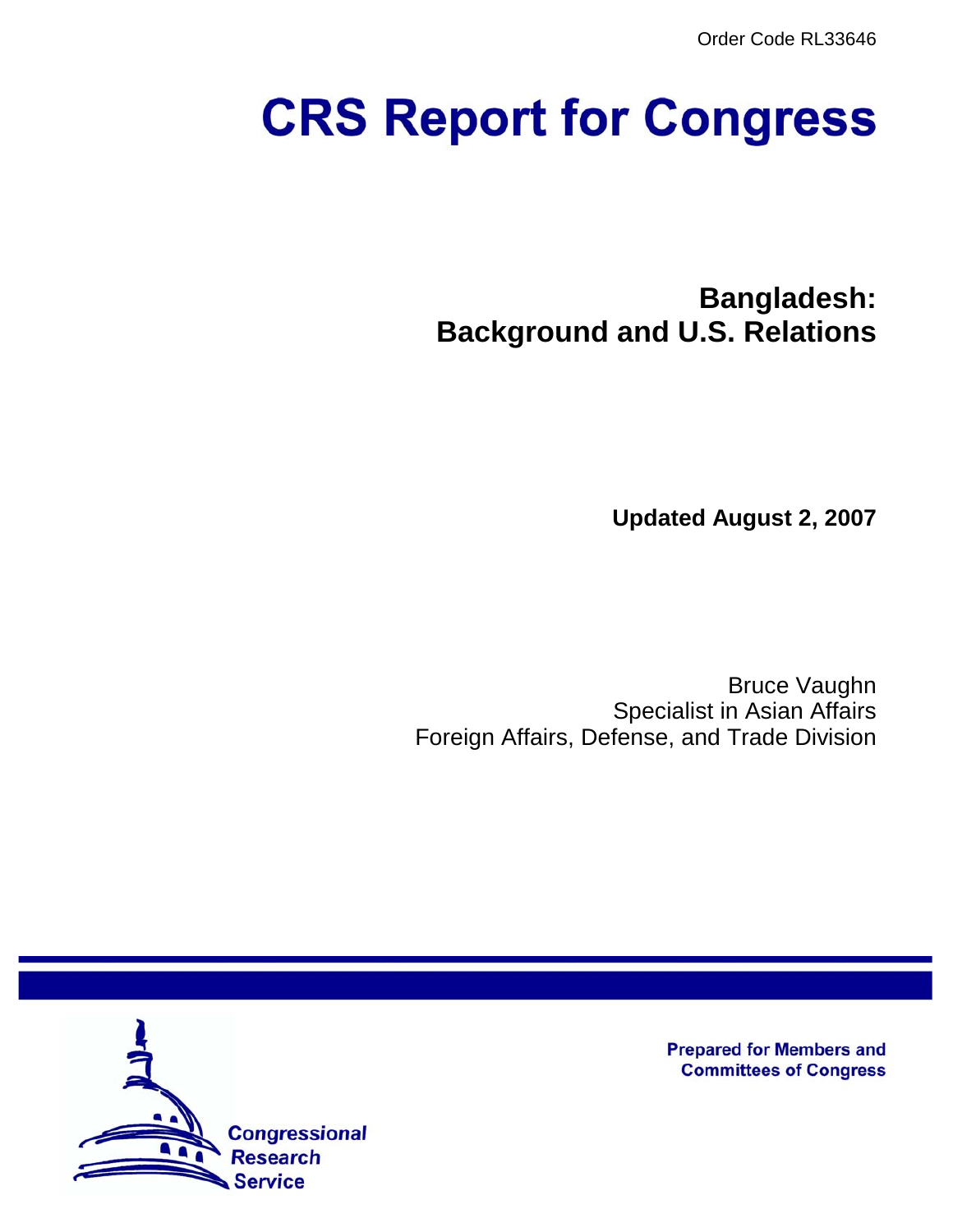# Bangladesh: Background and U.S. Relations

#### **Summary**

Bangladesh (the former East Pakistan) gained its independence in 1971, following India's intervention in a rebellion against West Pakistan (currently called Pakistan). Democratic elections in 1991 ended two decades of authoritarian rule in Dhaka. The Bangladesh National Party (BNP), which led the ruling coalition of the previous government, and the leading opposition party, the Awami League (AL), traditionally have dominated Bangladeshi politics. The BNP is led by former Prime Minister Khaleda Zia while the AL is led by Sheikh Hasina. Bangladesh has been a largely moderate and democratic majority Muslim country. This status has been under threat from a combination of political violence, weak governance, poverty, corruption, and Islamist militancy. When in opposition, both parties have sought to regain control of the government through demonstrations, labor strikes, and transport blockades.

Bangladesh is now ruled by a military-backed caretaker government led by Fakhruddin Ahmed that appears unlikely to relinquish power in the near term. It is pursuing an anti-corruption drive that could overturn the normal political elites. It is also seeking to put in place voter reforms, including issuing identity cards, and has moved against militant Islamists. While there has been concern that the new militarybacked caretaker government would be reluctant to relinquish power, it has presented a roadmap for new elections and a return to democracy in Bangladesh.

Bangladesh is one of the poorest and most corrupt countries of the world. The largely agricultural economy suffers frequent and serious setbacks from cyclones and floods. While economic progress has been made, it has been impaired by rivalry between the two largest political parties. Bangladesh is thought to have large reserves of natural gas.

Political violence has become part of the political landscape in Bangladesh. A.M.S. Kibria, a finance minister in a previous Awami League government, and four others were killed in a bomb attack that also injured 70 at a political rally of the Awami League on January 27, 2005. On August 21, 2004, an apparent political assassination attempt on opposition leader Sheikh Hasina at a political rally in Dhaka killed 22. These two attacks, and widespread bombings on August 17, 2005, that claimed 26 lives and injured dozens others, are the most notable incidents among many in recent years.

U.S. policy toward Bangladesh emphasizes support for political stability and democracy; development; and human rights. The United States has long-standing supportive relations with Bangladesh and has viewed Bangladesh as a moderate voice in the Islamic world. Some analysts are concerned that Islamist parties have gained influence through the political process and that this has created space for militant activities inside the country. Some allege that the presence in the former ruling Bangladesh National Party (BNP) coalition government of two Islamist parties, the Islamiya Okiyya Jote (IOJ) and the Jamaat-e-Islami, contributed to the expansion of Islamist influence in Bangladesh.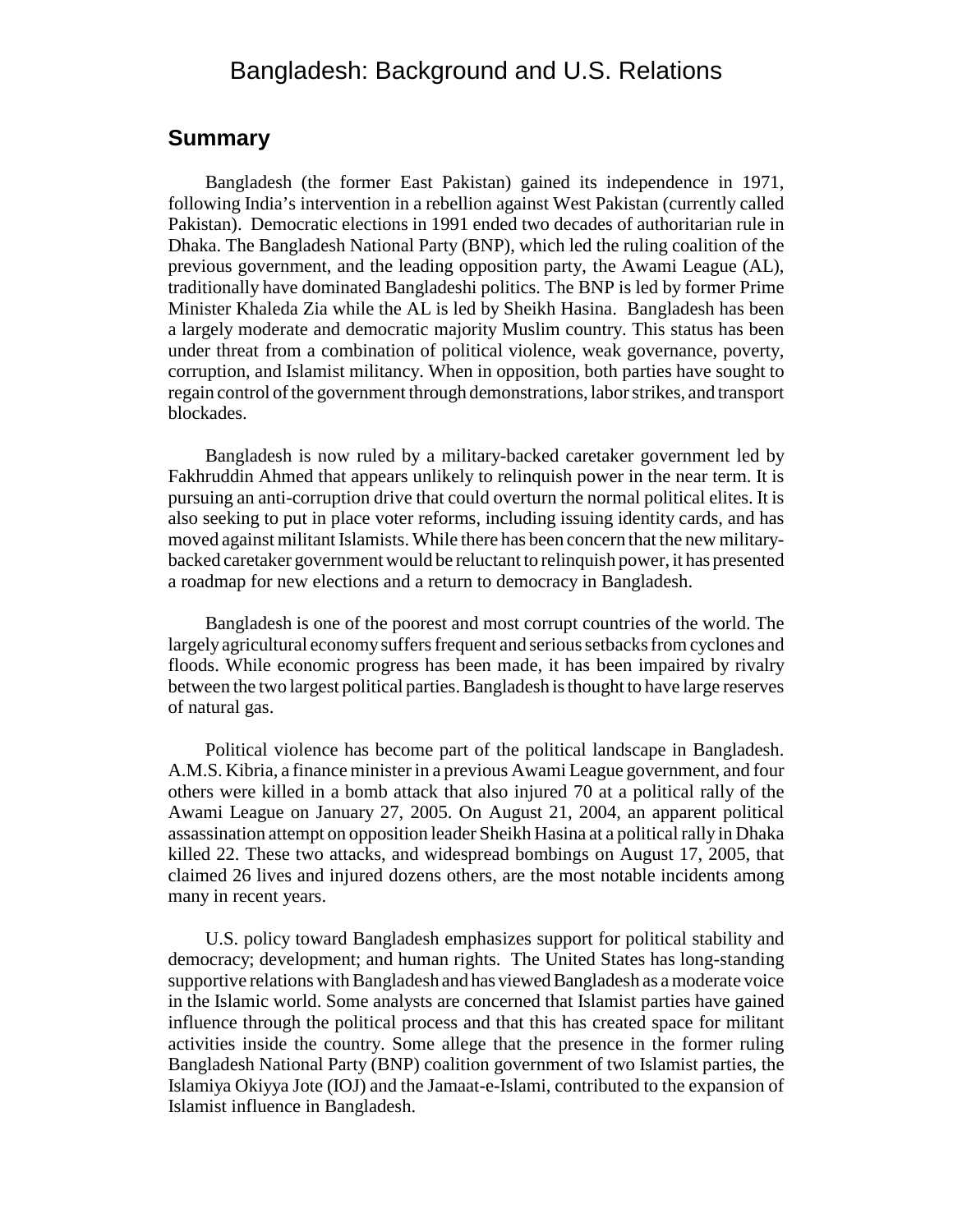# **Contents**

# **List of Figures**

|--|--|--|--|

# **List of Tables**

|--|--|--|--|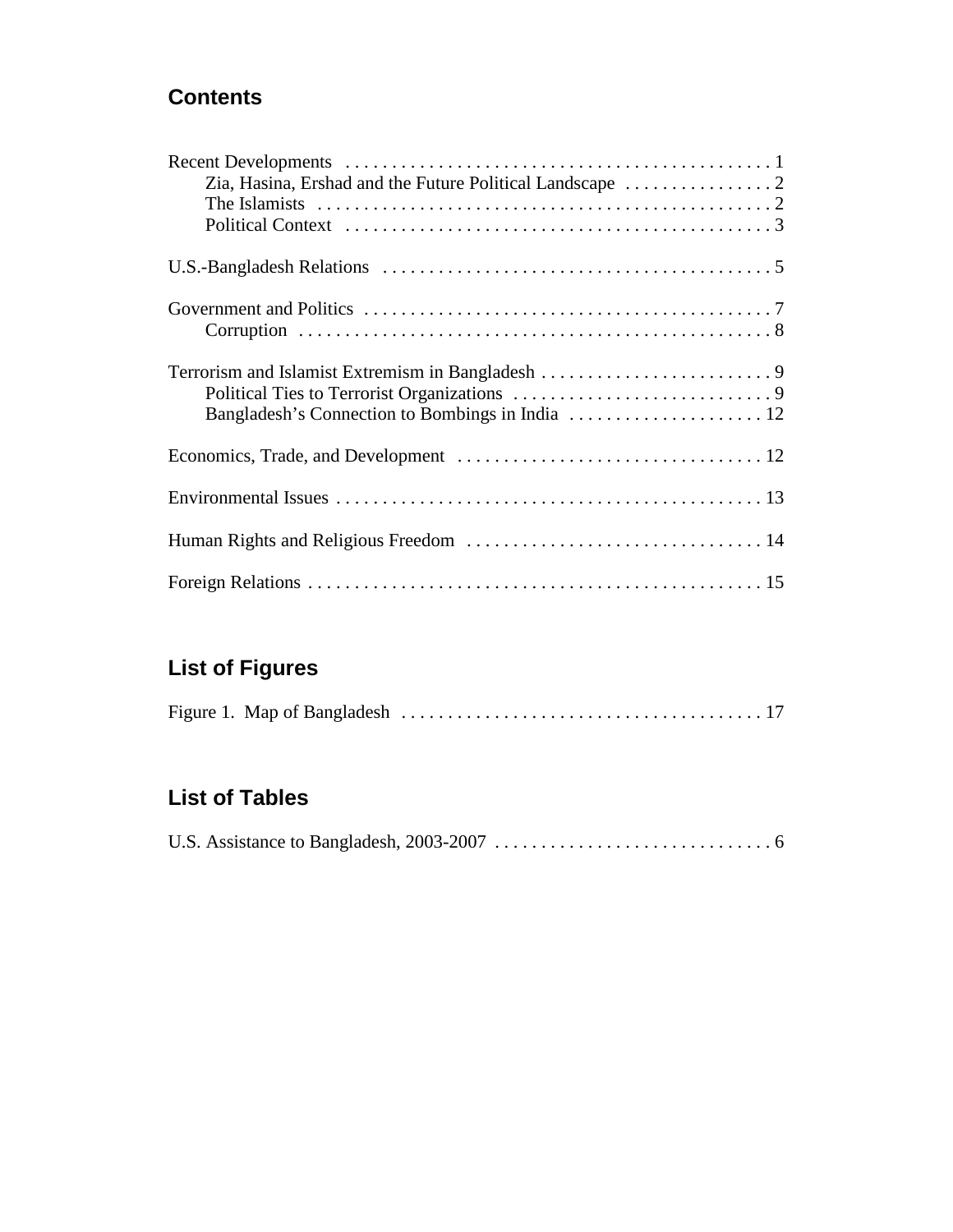# Bangladesh: Background and U.S. Relations

# **Recent Developments**

Emergency rule by a military-backed caretaker government, currently headed by Fakhruddin Ahmed, is likely to continue through 2007 and into 2008. Under a unique set of rules, the government in Bangladesh is to hand over power to a caretaker government in the months immediately preceding national elections. The Bangladesh National Party did this in 2006 in the lead up to the scheduled January 2007 election. The current political situation came about after emergency rule was declared by President Iajuddin Ahmed following protests and strikes by opposition parties in the lead up to the January 2007 elections. This led to the installation of the present military-backed caretaker government.

The Awami League (AL), which was in opposition to the previous Bangladesh National Party (BNP) government, protested irregularities in the voter list in the lead up to the election that was scheduled for January 2007. These irregularities were independently confirmed by the National Democratic Institute (NDI):

The [NDI] delegation is deeply concerned that the new Voters' List runs to over 93 million names, a size that is substantially inconsistent with the 2001 census data. A Voters' List containing two-thirds of the population strains credibility ... on the basis of the 2001 Census, the voting age population was approximately 80 million people. $<sup>1</sup>$ </sup>

The current military-backed caretaker government has stated that it wishes to hold elections in 2008 after implementing electoral reforms to include a new voter list and improved voter identification. Observers believe that the military has been reluctant to play a more direct role for fear of jeopardizing its lucrative international peacekeeping work.<sup>2</sup> Some observers are already concerned that elections may be further delayed. According to Brad Adams, Asia Director for Human Rights Watch, the army is running the country and does not intend to relinquish power in the near future. It has been reported that as many as 200,000 people, including leading politicians, have been jailed under the emergency.<sup>3</sup>

<sup>&</sup>lt;sup>1</sup> "Report of the National Democratic Institute (NDI) Pre-election Delegation to Bangladesh's 2006/2007 Parliamentary Elections," *National Democratic Institute,* Dhaka, September 11, 2006.

<sup>&</sup>lt;sup>2</sup> "Bangladesh in the Balance," *CSIS South Asia Monitor*, August 1, 2007.

<sup>&</sup>lt;sup>3</sup> Yaroslav Trofimov, "How Army's Coup Stalled Democracy in Bangladesh, — U.S., U.N. Backed Move Ahead of Vote," *The Wall Street Journal,* June 5, 2007.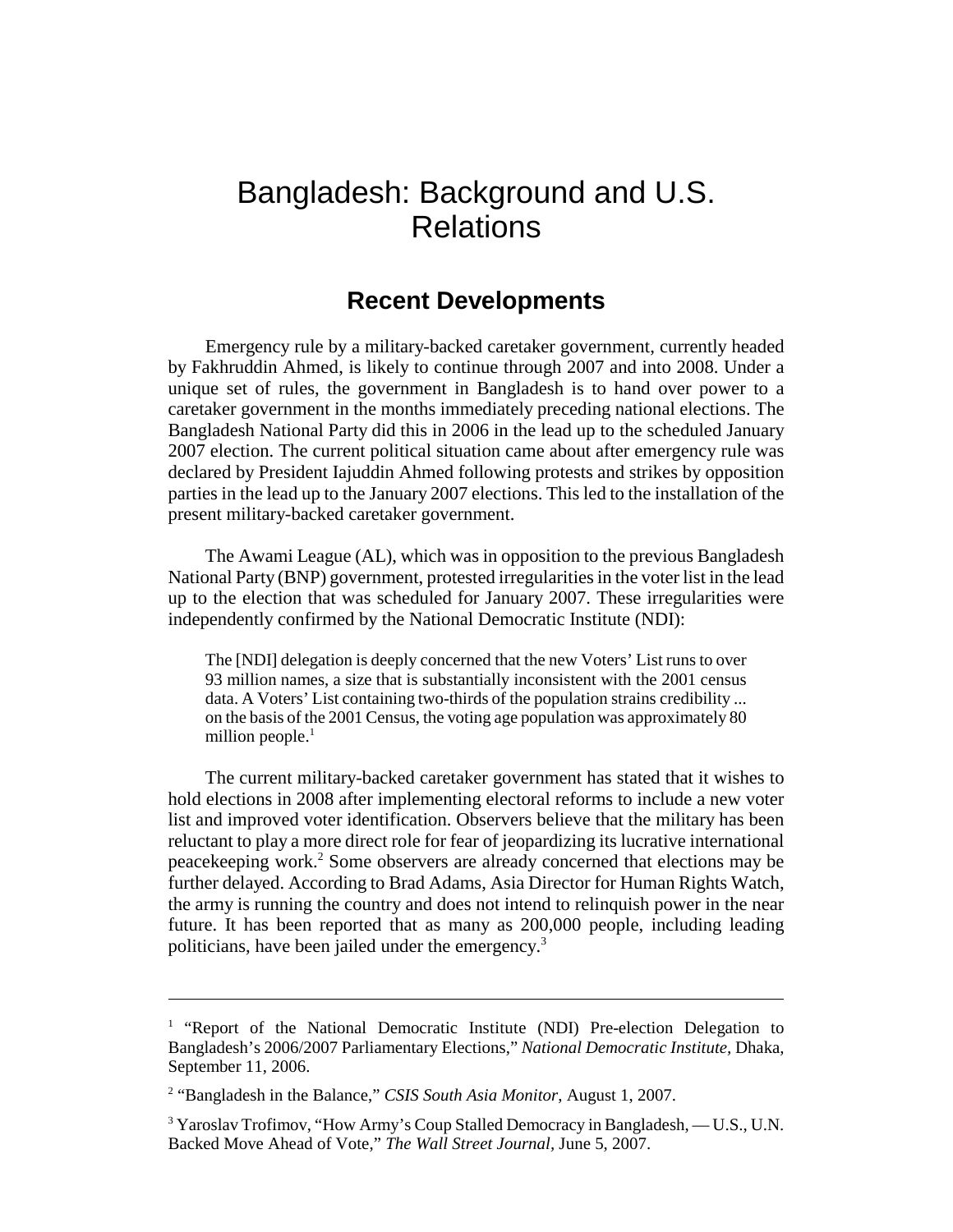Disillusionment among Bangladeshis with the two traditional ruling political parties, the Awami League led by Sheikh Hasina and the Bangladesh National Party led by Khaleda Zia, meant that emergency rule has been broadly welcomed by the populace. Zia was prime minister from 1991 to 1996 and from 2001 to 2006, while Hasina was prime minister from 1996 to 2001. There are reportedly signs that discontent may emerge should elections be indefinitely delayed. Bangladesh's economy is projected to grow by approximately 6% through 2008 despite the political turmoil.4

#### **Zia, Hasina, Ershad and the Future Political Landscape**

Under its anti-corruption drive the caretaker government has moved decisively against the established political parties. This has the potential to fundamentally change the political landscape of Bangladesh. Bangladesh has for many years been one of the world's most corrupt nations. Charges have now been brought against both AL leader Hasina as well as Zia of the BNP. Hasina was arrested on charges of extortion while Zia was charged with tax evasion on July 16, 2007. Hussein Muhamad Ershad of the Jatiya Party has also recently retired from politics. Some observers question the caretaker government's motives and commitment to restore democracy in Bangladesh in light of these moves.<sup>5</sup> In recent commentary in the *Daily Star* of Bangladesh it has been asserted that "... it now seems clearer than ever that the oligopoly of the existing political parties is what the current administration is intent on breaking up." Concern has also been raised that the caretaker government may have unintentionally created a vacuum through its anti-corruption assault on the established parties that the relatively unscathed Islamist parties may be well positioned to fill.6

The Election Commission is moving forward with voter identity cards that reportedly will include photographs of each individual. This is a process that is thought will take at least a year to implement in Bangladesh, a nation with 147 million people and high illiteracy. Restrictions on political assembly remain in force in Bangladesh. Many have hoped that the state of emergency could begin to be lifted. Allowing indoor political meetings would be one way to initiate a lifting of the state of emergency.

#### **The Islamists**

The roughly even split in support for the AL and the BNP has given small Islamist parties, some of which have ties to violent Islamist radicals, a disproportionate voice in Bangladesh's government and politics in recent years. Islamists support the imposition of Sharia law in Bangladesh. While Islam has served

<sup>4</sup> "Bangladesh Country Report," *The Economist Intelligence Unit,* June 2007.

<sup>5</sup> Lisa Curtis, "Protecting Democracy in Bangladesh," *The Heritage Foundation,* July 17, 2007.

<sup>6</sup> Zafar Sobhan "Three Down, One to Go," *The Daily Star,* July 6, 2007 as reprinted in "Bangladesh Paper Warns Government Against Role of Islamists in Future Politics," *BBC News,* July 7, 2007.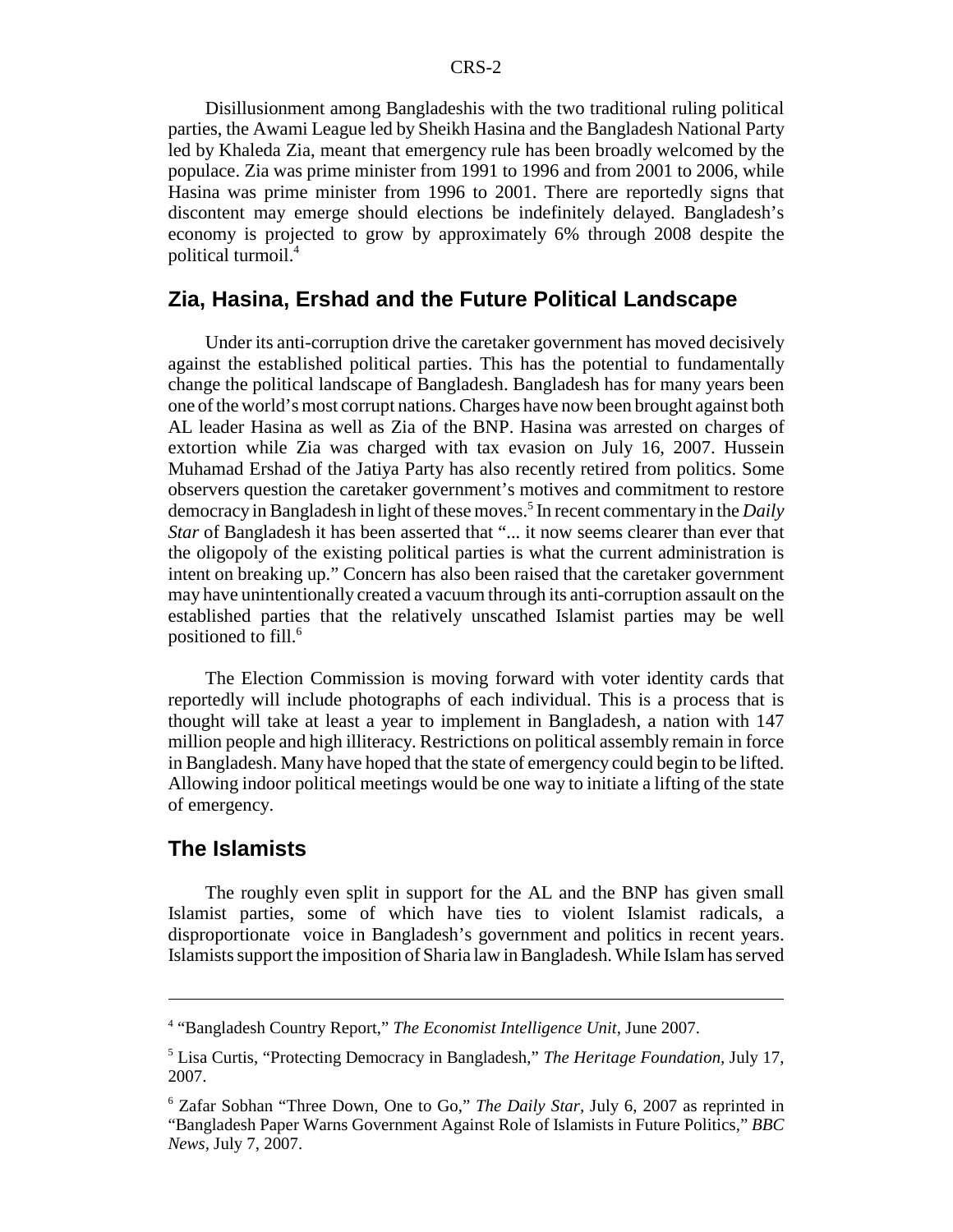as a legitimizing political force in Bangladesh, which is 88% Muslim, the present military-backed caretaker government has emphasized anti-corruption as a legitimizing concept and has demonstrated its resolve to fight radical Islamists. This has included the execution of previously captured violent extremist leaders. The country's two main Islamist militant groups are the Jamaat-ul-Mujahideen and the Jagrata Muslim Janata Bangladesh (JMJB), both of which were outlawed under the previous BNP government.7

Army forces captured Habibur Rahman Bulbuli in June 2007. Bulbuli was leader of the Khelafat Majlish that is a component of the Islamiya Okiya Jote, which was a junior partner in the former BNP government of Khaleda Zia. Bulbuli has claimed to be a veteran of fighting in Afghanistan and a follower of Osama bin Laden.<sup>8</sup> In June 2007, Bangladesh police charged Mufti Hannan and three accomplices, who are all now in prison, with trying to assassinate the British High Commissioner Anwar Choudhury in 2004. Choudhury, who is of Bangladeshi origin, was wounded in a grenade attack as were some 50 others. Three were also killed in the attack which occurred at a shrine near Choudhury's ancestral home.<sup>9</sup> The Rapid Action Battalion (RAB) reportedly captured four suspected members of Jamaat-ul-Mujahideen, as well as grenades and explosives, near Kishoregani northwest of Dhaka on July 18, 2007.<sup>10</sup> A United Nations Counter Terror Assessment Team traveled to Bangladesh in June 2007. It will reportedly make recommendations on what technical assistance is needed by Bangladesh.<sup>11</sup>

#### **Political Context**

The intense and at times violent political rivalry between the country's two main political parties, the Bangladesh National Party (BNP) and the Awami League (AL), and the presence of radical Islamist parties and groups, have defined Bangladesh's poor political environment in recent years. Other challenges facing Bangladesh include rampant corruption, dysfunctional parliamentary government, a weak judiciary, poor human rights, communal conflict, periodic environmental disasters, and poverty.<sup>12</sup>

An understanding of the close political balance between the two main parties in the last election is necessary to understand the political maneuvering that has taken place in the lead-up to the elections that were scheduled for January 22, 2007. Bangladesh has a 300 seat unicameral national parliament known as the Jatiya Sangsad. During the last election, held on October 1, 2001, the Bangladesh National Party (BNP), led by Prime Minister Khaleda Zia, and its alliance partners won 41%

<sup>7</sup> "B'desh Police Say Find No Trace of "New" al-Qaeda," *Reuters,* May 20, 2007.

<sup>8</sup> "Bangladesh Forces Capture Afghan War Veteran Bulbuli," *Asia News International,* May 16, 2007.

<sup>9</sup> B'desh Charges Islamists for Attacks on U.K. Envoy," *Reuters,* June 9, 2007.

<sup>10 &</sup>quot;Bangladesh Arrests Islamists, Seizes Explosives," *Reuters,* July 18, 2007.

<sup>11</sup> Masud Karim, "UN Team to Help Bangladesh Tackle Terrorism," *Reuters,* June 3, 2007.

<sup>12 &</sup>quot;Bangladesh Today," *International Crisis Group,* October 23, 2006.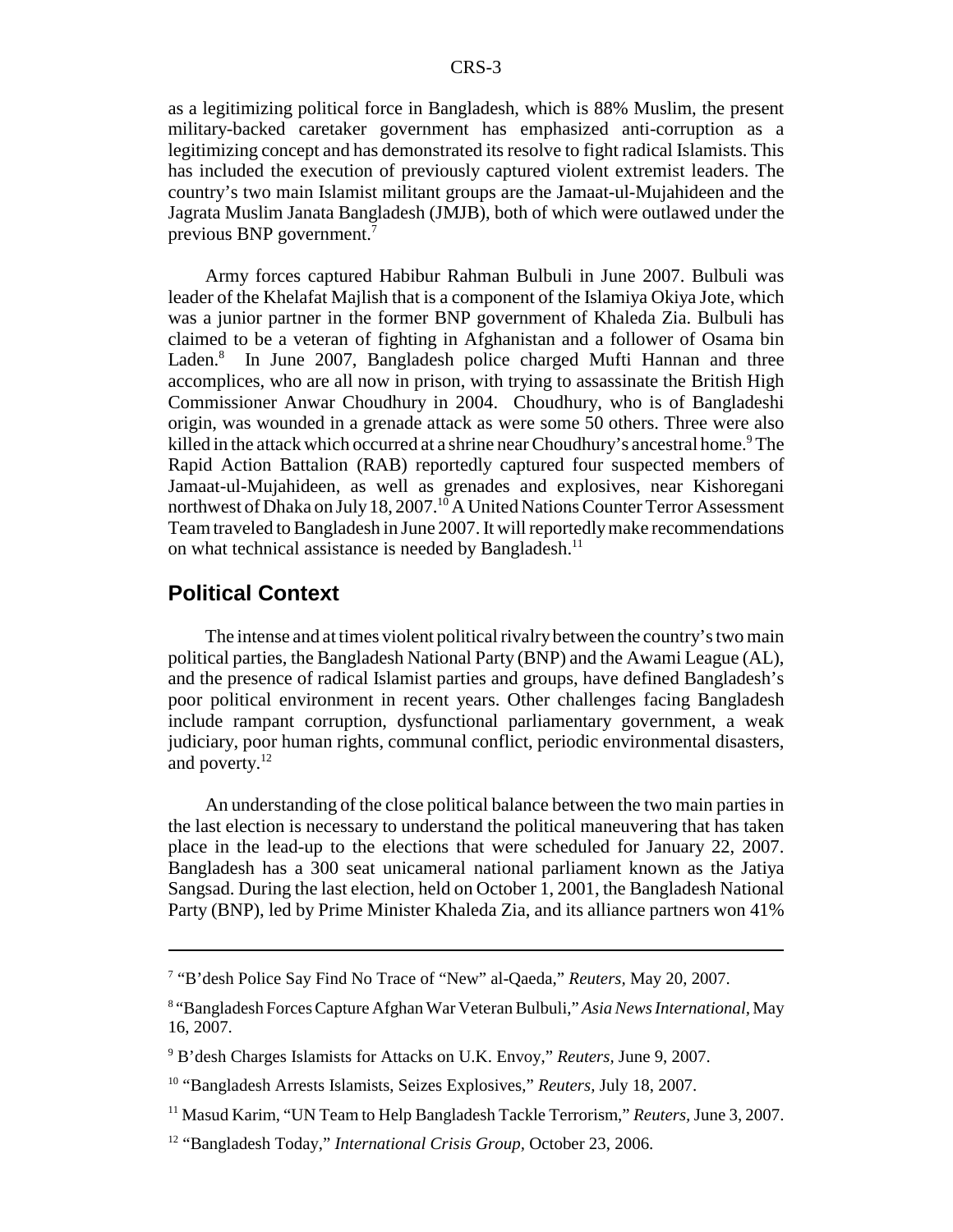of votes. The BNP's alliance partners in that election included the Jamaat-e-Islami (JI), the Islamiya Okiya Jote (IOJ) and the Jatiya Party (JP) - Manzur Faction. They were opposed by the Awami League, led by Sheikh Hasina, which won 40% of the vote. The number of seats won by party were as follows: BNP: 193, AL: 58, JI: 17, JP (Ershad Faction): 14, IOJ: 2, JP (Manzur Faction): 4, and others: 12.13

Elections in Bangladesh are to be held every five years. Bangladesh has instituted a provision for the President to appoint an interim government in the immediate lead-up to polls in order to prevent the incumbent government from using the powers of office to unfair political advantage. The United Kingdom Parliamentary Human Rights Group reported in October 2006 that prospects for a free and fair election in Bangladesh looked "bleak." Others have agreed with this assessment. Manipulation of voters lists, rampant and escalating political violence, the assassination of former finance Minister Shah AMS Kibria, the attempt on the British High Commissioner's life, grenade attacks against AL leader Hasina, the suicide bombing of two judges, the simultaneous bombings across the country in August 2005, and killings by the elite Rapid Action Battalion have been identified as sources of instability and reasons for pessimism on the democratic process in Bangladesh.<sup>14</sup>

Former Prime Minister Sheik Hasina of the Awami League heads an alliance that sought to wrest power from the former BNP government headed by Khaleda Zia. Hasina and the Awami League alliance threatened to boycott the January 22 elections. The Awami league held large scale demonstrations in December 2006 to highlight their demands, which included a revision of the voter list.<sup>15</sup>

The traditionally more secular of the two main political parties, the Awami League, reportedly signed an agreement with the Khelafat Majlis, considered by some to be a pro-Taliban style Islamist group, in the lead-up to the polls scheduled for January 2007.<sup>16</sup> Former General Hussein Muhamad Ershad, who ruled Bangladesh from 1982 to 1990, had joined the AL to contest the election but was deemed a fugitive of justice by the government after fleeing corruption charges.<sup>17</sup> Some had viewed Ershad as a possible kingmaker, or, in the case of Bangladesh, a queenmaker, in the scheduled but postponed polls of January 2007.

Former U.S. Ambassador Patricia Butenis stated that Bangladeshis "have suffered because the political parties ... could not agree on the basic rules of the game ... the hard part is actually creating political parties that are genuinely democratic in

<sup>&</sup>lt;sup>13</sup> Bangladesh elects its representatives by district. CIA World Factbook, [http://www.cis.gov/cia/publications/factbook/geos/bg].

<sup>14 &</sup>quot;Prospect for Free, Fair Election in Bangladesh "Bleak" - UK Parliamentary Group," *BBC News,* October 2, 2006.

<sup>&</sup>lt;sup>15</sup> Parveen Ahmed, "Bangladesh Political Alliance threatens More Protests of Upcoming Election," *Associated Press,* December 18, 2006.

<sup>16 &</sup>quot;Hasina Deal with Bangladesh Islamists Sparks Criticism," *Reuters,* December 26, 2006.

<sup>17 &</sup>quot;Bangladesh Ex-Military Ruler Asked to Surrender," *Agence France Presse,* December 26, 2006.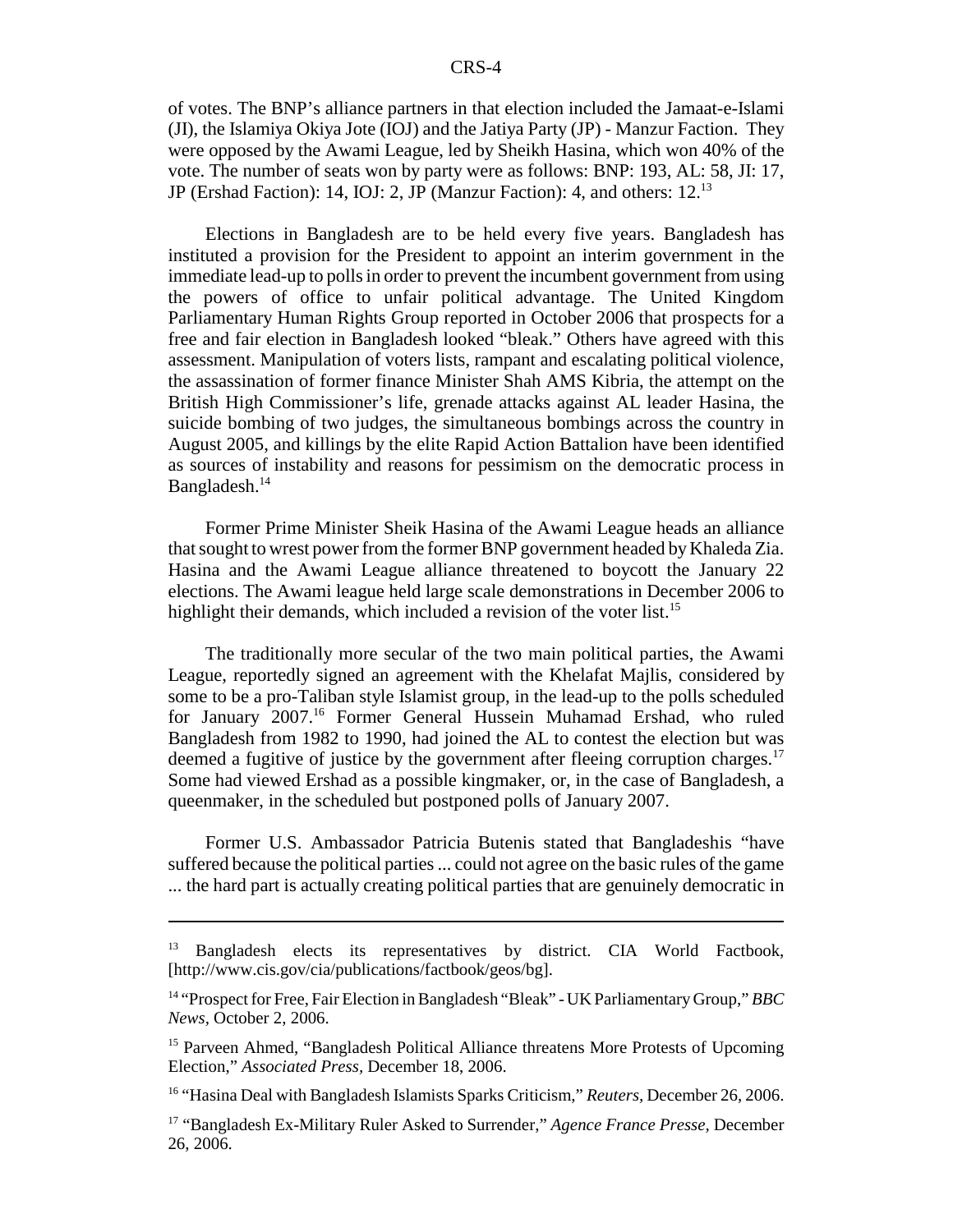practice and outlook, parties that focus on issues and the national interest instead of personalities...."<sup>18</sup>

In the lead-up to the scheduled January 2007 election, observers generally feared that political infighting, corruption, rising Islamist extremism, and political violence would further erode the Bangladesh government's ability to effectively or democratically govern. Bombings and other violence "targeted opponents of Islamization: secular and leftist politicians, intellectuals and journalist, and religious minority groups."19 Bangladesh's status as a secular and moderate state, as well as its democratic process, has been jeopardized as a result of the approach taken by the two main political parties. Further, there is concern that should Bangladesh become a failed state, or a state with increased influence by Islamist extremists, it could increasingly serve as a base of operations for terrorist activity.<sup>20</sup>

# **U.S.-Bangladesh Relations**

Deputy Assistant Secretary of State for South and Central Asia John Gastright stated in testimony before the House Subcommittee on the Middle East and South Asia on August 1, 2007, that Bangladesh was "... fast becoming a democracy in name only, where money, cronyism and intimidation increasingly dictated the outcome of elections." In discussing the shift to the new military-backed caretaker government, he stated that U.S. was initially "troubled that this dramatic shift in government might signal a hidden agenda to indefinitely delay a return to democracy and conceal a secret military coup." He added that the caretaker government was responsive to calls for outlining a roadmap to elections and the restoration of democracy.<sup>21</sup>

The United States has long-standing supportive relations with Bangladesh and has viewed Bangladesh as a moderate voice in the Islamic world. Major U.S. interests in Bangladesh include political stability and democratization; continuation of economic reform and market-opening policies; social and economic development; environmental issues; counterterrorism; and improvement of the human rights situation. Many in the United States would particularly like to bolster Bangladesh's democracy, which is destabilized by political violence. In early 2003, Dhaka was the site of modestly-sized street demonstrations in opposition to the U.S.-led invasion of Iraq. $^{22}$ 

<sup>&</sup>lt;sup>18</sup> Ambassador Patricia Butenis, "Elections The Road Ahead," Dhaka University, December 17, 2006.

<sup>19</sup> Stephen Ulph, "Nationwide Bombing Campaign in Bangladesh," *The Jamestown Foundation,* August 19, 2005.

 $^{20}$  Many in Bangladesh have not wanted to develop Bangladesh gas resources for export to India. "Bangladesh: Country Risk Overview," *Global Insight,* May 2006.

<sup>&</sup>lt;sup>21</sup> Statement of John Gastright Deputy Assistant Secretary of State for South and Central Asian Affairs Before the House Committee on Foreign Affairs, Subcommittee on the Middle East and South Asia, August 1, 2007.

<sup>&</sup>lt;sup>22</sup> "Text: Powell, Bangladesh Foreign Minister Khan Confer in Washington Jan 24," USIS (continued...)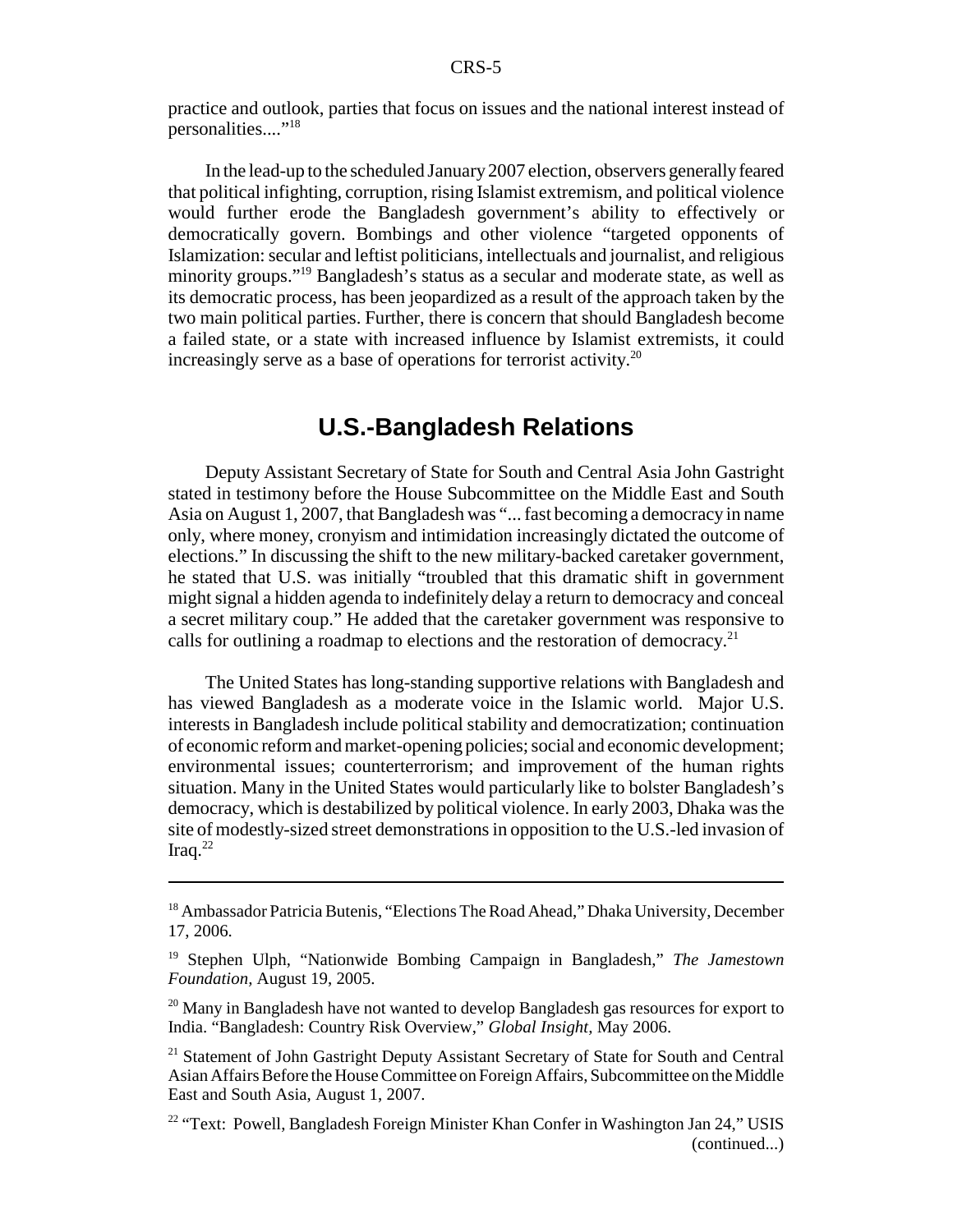| <b>Account</b>                             | <b>FY2003</b>  | <b>FY2004</b>  | <b>FY2005</b> | <b>FY2006</b>    | FY2007 <sup>c</sup> | <b>FY2008</b><br>req. |
|--------------------------------------------|----------------|----------------|---------------|------------------|---------------------|-----------------------|
| <b>CSH</b>                                 | 27,600         | 35,500         | 33,412        | 31,509           |                     | 39,615                |
| DA                                         | 21,391         | 18,200         | 16,535        | 10,889           |                     | 39,650                |
| <b>ESF</b>                                 | 4,000          | 4,971          | 4,960         | 4,950            |                     | $\theta$              |
| <b>FMF</b>                                 | $\overline{0}$ | $\overline{0}$ | 248           | 990              |                     | 875                   |
| <b>IMET</b>                                | 772            | 862            | 1,035         | 930              |                     | 800                   |
| <b>INCLE</b>                               | $\overline{0}$ | $\overline{0}$ | $\theta$      | $\boldsymbol{0}$ |                     | 1,500                 |
| <b>NADR</b>                                | $\overline{0}$ | $\overline{0}$ | 893           | 5,094            |                     | 6,350                 |
| Peace<br>Corps                             | 1,248          | 1,566          | 1,773         | 706              |                     | $\Omega$              |
| Totals                                     | 55,011         | 61,099         | 58,856        | 55,068           |                     | 88,790                |
| <b>Food Aid</b>                            |                |                |               |                  |                     |                       |
| P.L. 480<br>Title II<br>Grant <sup>a</sup> | 38,577         | 33,451         | 22,122        | 30,207           |                     | 31,000                |
| Section<br>$416(b)^{b}$                    | 49             | 53             | 3,257         | 3,833            |                     |                       |

#### **U.S. Assistance to Bangladesh, 2003-2007**

(thousands of dollars)

**Sources:** CRS Report RL31362, *U.S. Foreign Aid to East and Southeast Asia,* by Thomas Lum. U.S. Department of State, USAID, U.S. Department of Agriculture.

**Note:** Child Survival and Health (CSH), Development Assistance (DA), Economic Support Funds (ESF), Foreign Military Financing (FMF), International Military Education and Training, (IMET), Non-proliferation, Anti-terrorism, Demining and Related programs (NADR).

a. USAID data — includes freight costs.

b. USDA data — does not include freight costs.

c. Support is expected to be close to FY2006 levels.

Bangladesh is a recipient of significant international aid. It has received more than \$30 billion from foreign donors since its independence in 1971. The State Department has requested a total of \$88,790,000 in assistance for Bangladesh in the  $FY2008$  budget request.<sup>23</sup> U.S. assistance to Bangladesh supports health and economic development programs, the improvement of working conditions, including the elimination of child labor. P.L. 480 funds provide food assistance for the poorest

 $22$  (...continued)

Washington File, January 24, 2003; "Bangladesh Port City Sees Largest Anti-War Protest," *Reuters News*, April 6, 2003.

<sup>23 &</sup>quot;South and Central Asia," *Budget Justification Document for 2007,* Department of State, 2006, p. 494.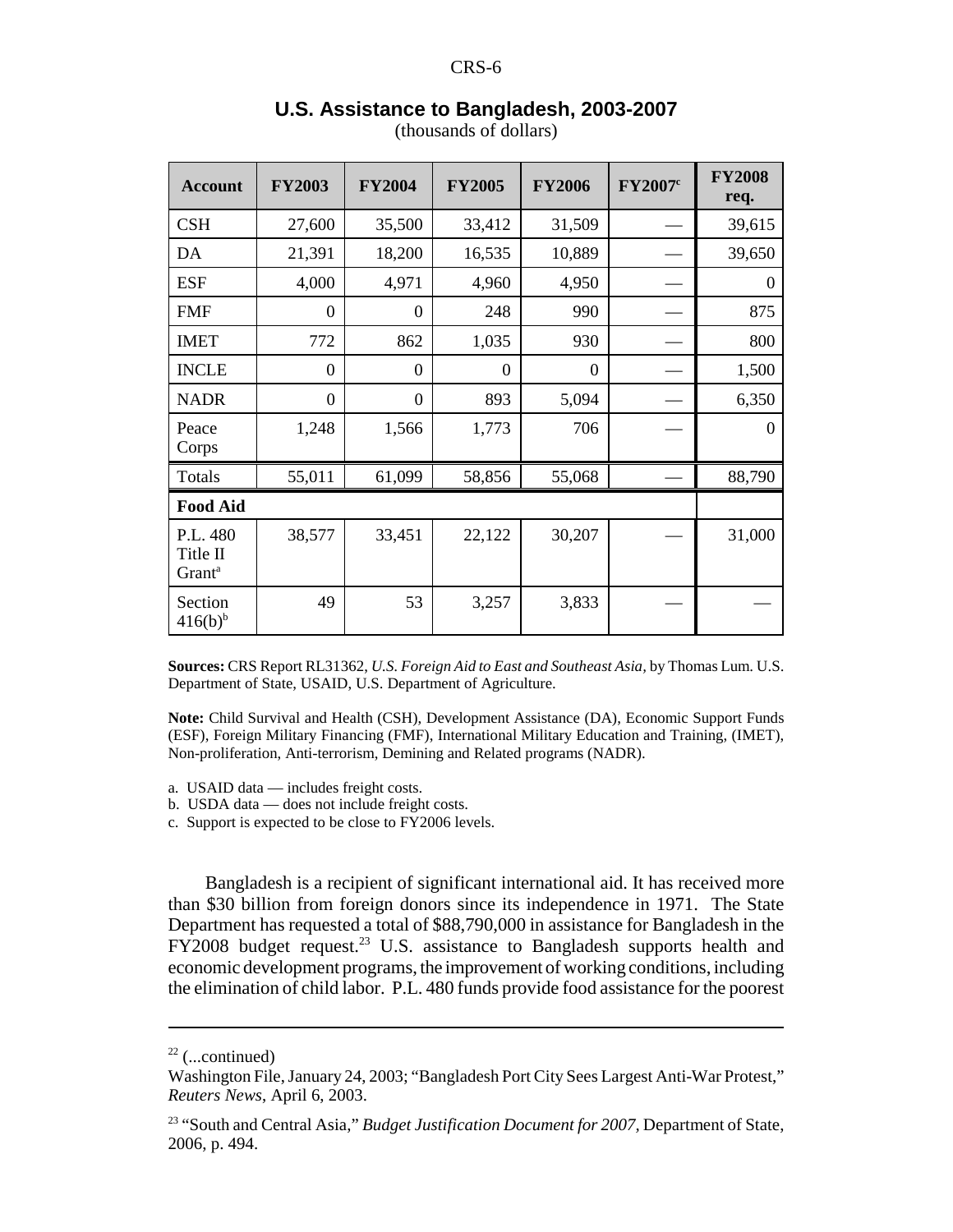families and for disaster relief. International Military Education and Training programs strengthen the international peacekeeping force of Bangladesh, which is a leading contributor of U.N. peacekeeping personnel.

The United States is Bangladesh's largest export destination. Bangladesh's main import partners are India, China, Kuwait, Singapore, Japan, and Hong Kong.<sup>24</sup> The United States exports wheat, fertilizer, cotton, communications equipment, and medical supplies, among other goods to Bangladesh. Ready made garments and jute carpet backing are two of Bangladesh's key exports to the U.S. The United States has generally had a negative balance of trade with Bangladesh since 1986.<sup>25</sup>

### **Government and Politics**

Formerly known as East Pakistan, and before that as the East Bengal region of British India, Bangladesh gained its independence from Pakistan following a civil war in December 1971. The country's topography consists mainly of low lying alluvial plain, which is drained by some 700 rivers joining to form five major river systems that flow into the Bay of Bengal. The densely populated country is subject to the annual ravages of cyclones and flooding. There is a very real possibility that global warming may lead to rising sea levels that would likely flood much of Bangladesh's low-lying costal areas.

Following two decades of authoritarian rule, Bangladesh held its first democratic elections in 1991. Since then, Dhaka's politics have been characterized by a bitter struggle between the Bangladesh National Party (BNP) and the Awami League (AL), and particularly between the two leaders of the respective parties, Prime Minister Khaleda Zia (1991-1996, 2001-present) and former Prime Minister Sheikh Hasina Wajed (1996-2001). Zia is the widow of former president and military strongman Ziaur Rahman, who was assassinated in 1981. Sheikh Hasina is the daughter of Bangladeshi independence leader and first prime minister Sheikh Mujibur Rahman, who was assassinated in 1975. Both the AL

| <b>BANGLADESH IN BRIEF</b>                                                                   |
|----------------------------------------------------------------------------------------------|
| <b>Population:</b> 150.448 million                                                           |
| growth rate: 2.06%                                                                           |
| <b>Area:</b> 147,570 sq. km. (slightly smaller than Iowa)                                    |
| Capital: Dhaka                                                                               |
| Ethnic Groups: Bengali 98%; tribal less than 1                                               |
| million                                                                                      |
| Language: Bengali (official); English widely used                                            |
| Religion: Muslim 83%; Hindu 16%                                                              |
| Life Expectancy at Birth: 62.84                                                              |
| <b>Infant Mortality: 59.12 per 1,000 births</b>                                              |
| <b>Inflation:</b> 7.2%                                                                       |
| <b>Unemployment: 2.5%</b>                                                                    |
| Gross Domestic Product: 6.6% growth with per                                                 |
| capita ppp = $$2,300$                                                                        |
| Labor Force: Agriculture 63%, Industry 11%, and<br>Services 26%                              |
| <b>Key Exports:</b> Garments, jute, leather, frozen fish,                                    |
| seafood                                                                                      |
| Key Export Partners: U.S. 25%, Germany 12.7%,                                                |
| U.K. 9.9%, France 5%                                                                         |
| Sources: CIA World Factbook; Reuters; U.S. Departments of<br>State and Commerce; World Bank. |

<sup>24 &</sup>quot;Bangladesh," *CIA World Factbook*, August 8, 2006.

<sup>&</sup>lt;sup>25</sup> "Background Notes: Bangladesh," U.S. Department of State, August, 2005.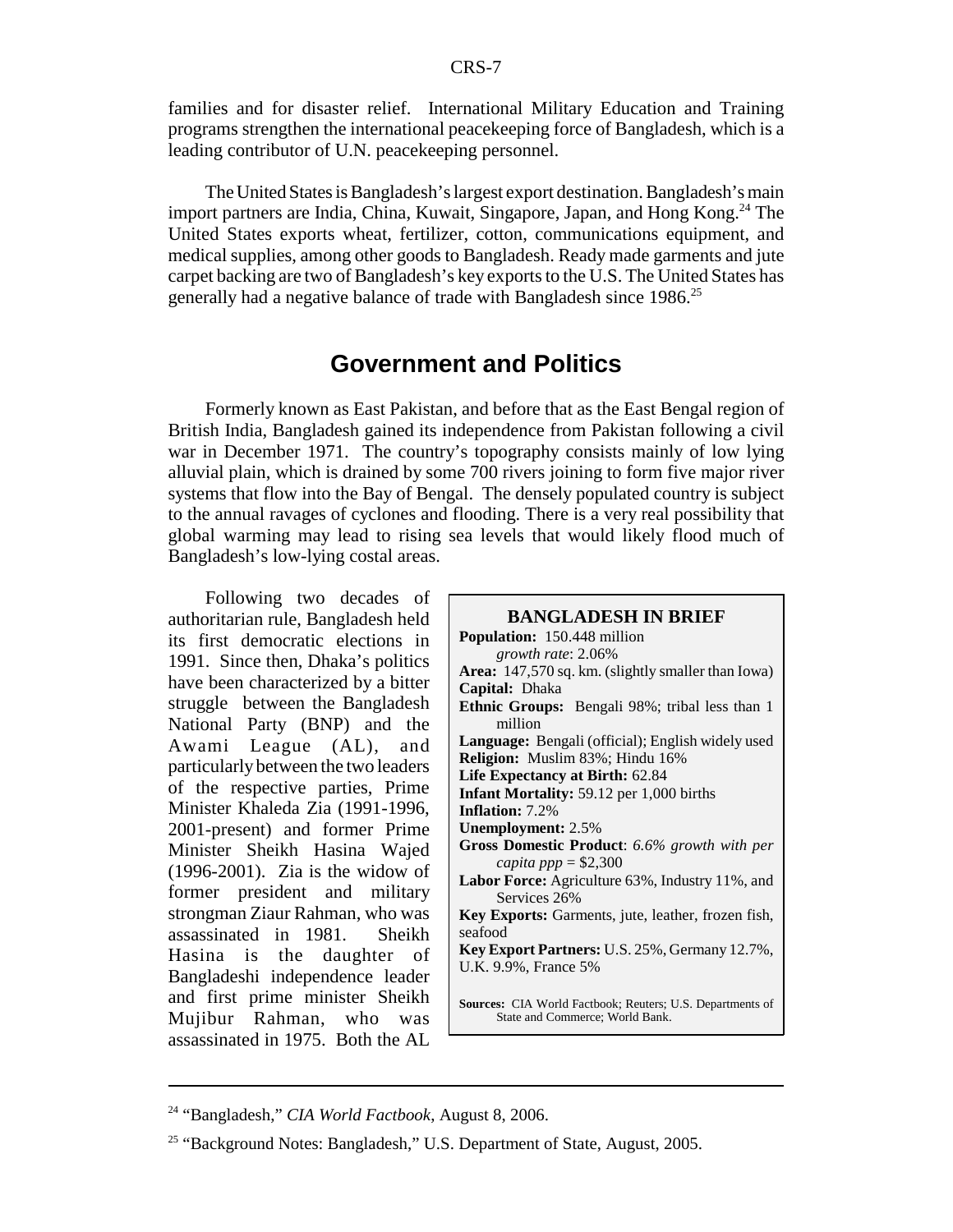and the BNP, when out of power, have devoted their energies to parliamentary boycotts, demonstrations, and strikes in an effort to unseat the ruling party. The strikes often succeed in immobilizing the government and disrupting economic activity. The President's powers are largely ceremonial, though they are expanded during the tenure of a caretaker government.

The BNP and its alliance partners were elected in October 2001. Observers declared the poll generally free and fair, though more than 100 people were killed in pre-election violence. The AL, however, claimed that the elections were rigged and boycotted parliament for several months in protest. Since June 2002, the AL regularly has boycotted most parliamentary sessions or walked out of sessions in protest. The BNP has published a white paper on the misuse of power, mismanagement and corruption allegedly committed during the period of AL rule. There has been some concern about the former BNP ruling coalition's inclusion of the fundamentalist Jamaat-e-Islami party, which supports turning secular and moderate Bangladesh into an Islamic republic.<sup>26</sup>

There has been much political violence in Bangladesh in recent years. In January 2005 the State Department issued a statement that "strongly condemned" the bomb attack that killed four, including former Awami League Finance Minister A.M.S. Kibria, and injured 70 at a political rally of the Awami League on January 27, 2005. The incident was described by the State Department as "the latest in a series of often deadly attacks on prominent leaders of the political opposition and civil society." On August 21, 2004, grenades were hurled in an apparent political assassination attempt on opposition leader Sheikh Hasina at a political rally in Dhaka and killed 22. These two attacks, and widespread bombings on August 17, 2005 marked a rising tide of political violence in Bangladesh. The formerly ruling Awami League alleged that the Jamaat-e-Islami and Islamiya Okiyya Jote parties protected the radicals responsible for the violence from prosecution by the government.<sup>27</sup>

#### **Corruption**

Corruption is widespread in Bangladesh. Berlin-based Transparency International ranked Bangladesh as among the world's most corrupt countries.<sup>28</sup> The Index of Economic Freedom has ranked Bangladesh's economy as "mostly unfree" and states that "...corruption also serves as a non-tariff barrier."<sup>29</sup> According to one source, Bangladesh took disciplinary action against a significant percentage of its

<sup>&</sup>lt;sup>26</sup> "Foreign Observers Say Bangladesh Vote Was Fair," Reuters News, October 2, 2001; "Zia's Victory," *Asiaweek,* October 12, 2001; "New Premier in Bangladesh Vows to Stamp Out Corruption," *New York Times,* October 11, 2001.

<sup>27</sup> Roland Buerk,"Bangladesh and Islamic Militants," *BBC News,* February 25, 2005.

<sup>&</sup>lt;sup>28</sup> The index ranks 159 countries based on a composite of 16 surveys drawn from 10 institutions gathering the perceptions of business people and analysts. The index defines corruption as the abuse of public office for private gain. (2005 Transparency International Corruption Perceptions Index, [http://www.infoplease.com].)

<sup>&</sup>lt;sup>29</sup> "Bangladesh," 2006 Index of Economic Freedom, Heritage Foundation, [http://www.heritage.org].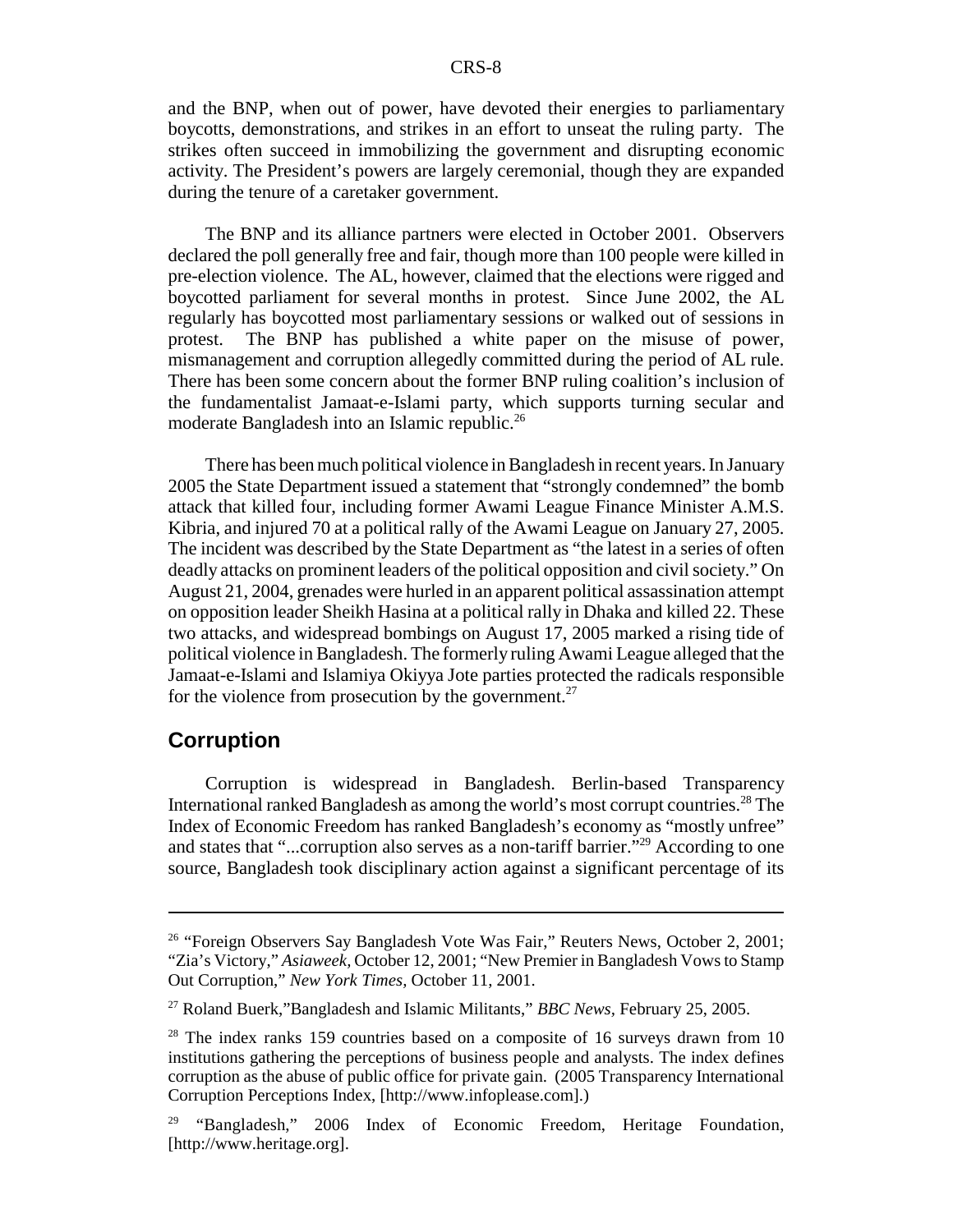police force in recent years for offenses ranging from corruption to dereliction of duty.30 According to one source, Bangladesh's largest port, Chittagong, which handles 90% of all trade to Bangladesh, is hampered by widespread corruption and a rapid increase in piracy.31 U.S. Assistant Secretary of State for South Asia Richard Boucher has stated "the main obstacles [for Bangladesh] are corruption and poor governance."<sup>32</sup>

# Terrorism and Islamist Extremism in Bangladesh<sup>33</sup>

#### **Political Ties to Terrorist Organizations**

There are several terrorist and militant extremist groups operating in Bangladesh including Harkat ul Jihad al Islami (HuJi), Jagrata Muslim Janata Bangladesh (JMJB), and Jama'atul Mujahideen Bangladesh (JMB). Bangladeshi opposition, analysts, and media observers have alleged that the presence in the former ruling Bangladesh National Party (BNP) Coalition government of two Islamist parties, the Islamiya Okiyya Jote (IOJ) and the Jamaat-e-Islami, had expanded Islamist influence in Bangladesh and created space within which terrorist and extremist groups could operate. Islami Okiyya Jote is thought to have ties to the radical Harkat-ul-Jihad-al-Islami (HuJI).<sup>34</sup> Jamaat also reportedly has ties to Harkat ul-Jihad-i-Islami which has ties to Al Qaeda. Harkat leader Fazlul Rahman signed an Osama bin Laden holy war declaration in 1998.35 JMB seeks the imposition of Sharia law for Bangladesh and is thought responsible for the widespread and coordinated August 2005 bombings. HuJI has been implicated in the January 2002 attack on the American Center in Calcutta, India.36 HuJI, or the Movement of Islamic Holy War, is on the U.S. State Department's list of "other terrorist organizations," has links to Pakistani militant groups, and has a cadre strength of several thousand. $37$  Awami League sources

34 Roland Buerk, "Bangladesh and Islamic Militants," *BBC News,* February 25, 2005.

35 "Bangladesh Becoming a Regional Terror Hub," *Hindustan Times*, August 3, 2006.

<sup>30 &</sup>quot;Bangladesh Punishes Nearly Two Thirds of its Police Force," *Reuters,* August 20, 2006.

<sup>31</sup> Elizabeth Mills, "Anger After Bangladeshi Port is Named Worst for Piracy," *Global Insight,* July 28, 2006.

<sup>32 &</sup>quot;Corruption, Intra-party Conflicts Challenge Bangladesh's Next Elections," *United News of Bangladesh,* May 18, 2006.

 $33$  For a more in-depth discussion of the rise of Islamist fundamentalism and the nexus with terrorist activity in Bangladesh, see Hiranmay Karlekar, *Bangladesh: The Next Afghanistan?* (New Delhi: Sage Publishers, 2005), Sumit Ganguly, "The Rise of Islamist Militancy in Bangladesh," U.S. Institute of Peace Special Report, August 2006 and CRS Report RL32259, *Terrorism in South Asia*, by Alan Kronstadt and Bruce Vaughn.

<sup>36 &</sup>quot;Bangladesh's First Suicide Bombers," *Janes Terrorism and Security Monitor,* January 18, 2006.

<sup>37</sup> Office of the Coordinator for Counterterrorism, Department of State, *Patterns of Global Terrorism, 2003,* April 29, 2004.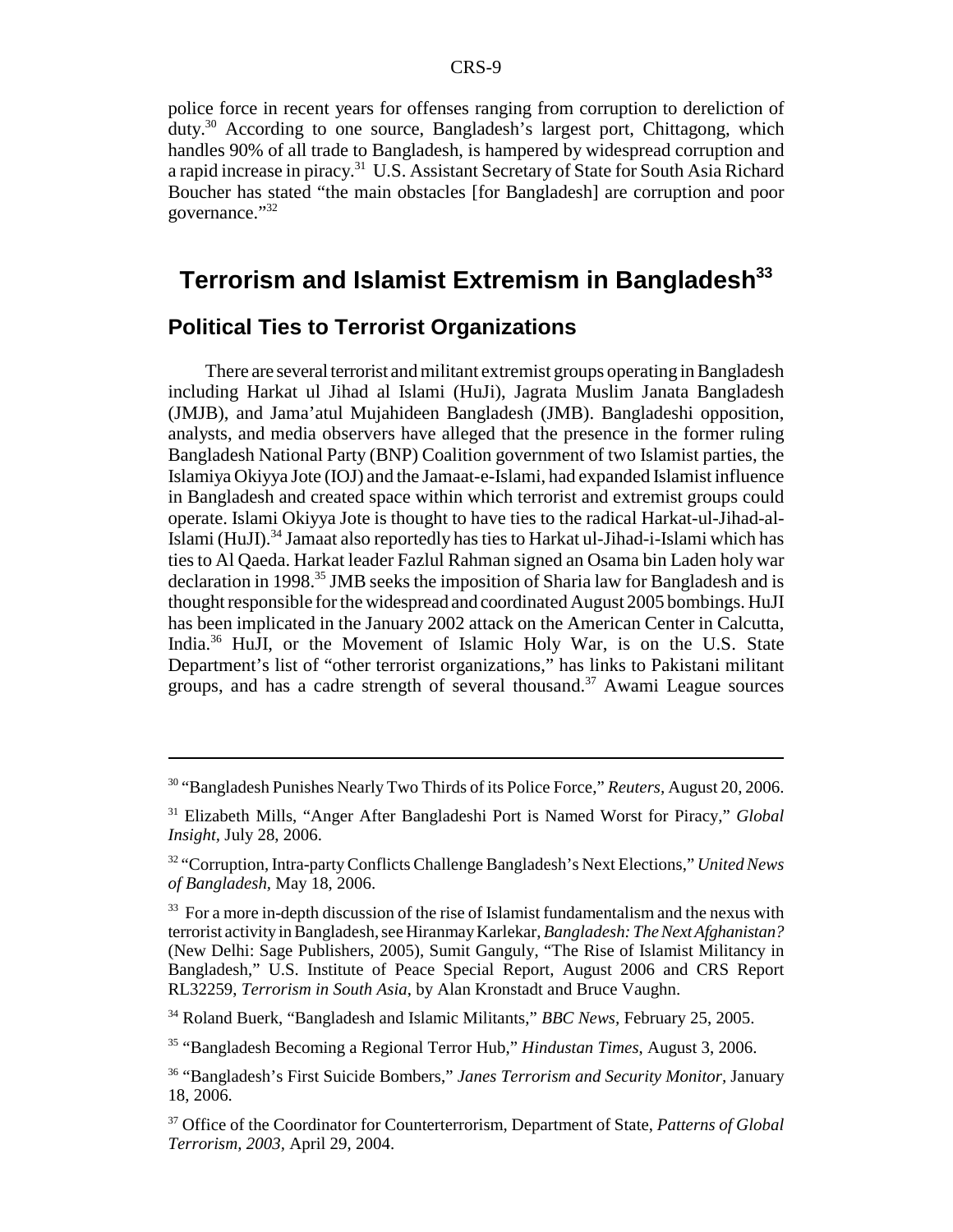claimed that fundamentalist leader Bangla Bhai had ties to Jamaat-e-Islami.<sup>38</sup> AL leader Sheikh Hasina has accused the government of "letting loose communal extremist forces."<sup>39</sup> Some news sources have reported that international extremists are using Bangladeshi passports and that some are obtaining them with the assistance of sympathetic officials at various Bangladesh Embassies.<sup>40</sup>

Two senior members of IOJ have reportedly been connected with the reemergence of Harkat ul Jihad (HuJi) under the name "Conscious Islamic People."41 It has also been reported that the political wing of HuJi will seek to enter politics under the name Islami Gono Andolon.<sup>42</sup> The former BNP government had denied the presence of significant terrorist elements in the country and reportedly had even expelled BNP lawmaker Abu Hena from the BNP for speaking out against extremist activities at a time when the official view was that such extremists did not exist. $43$ 

The former BNP government eventually moved to suppress the Jamaat-ul-Mujahideen (JMB) and the Jagrata Muslim Janata Bangladesh (JMJB) terrorist groups in Bangladesh. The government sentenced to death JMB leaders Shaikh Abdur Rahman and Siddiq ul Islam, also known as "Bangla Bhai,"as well as five other JMB members, in May 2006. They were subsequently executed for their role in the bombings.44 The two Islamist militant leaders received their sentences for the murder of two judges in November of 2005. They are also thought to have been behind widespread bombings in Bangladesh and to have sought to replace the secular legal system with Sharia law through such attacks. The government also reportedly has arrested some 900 lower-level militants, seven known senior leaders, four out of 11 commanders, and some 20 district leaders on terrorism charges.45 Despite this, the opposition Awami League (AL) party Leader Sheikh Hassina stated "militants are partners of the government ... the government catches a few militants whenever foreign guests visit Bangladesh." She has also alleged that Jamaat has 15,000 guerillas and its own training camps. Hassina has also stated that the arrest of JMB operatives is "only the tip of the iceberg."46

<sup>38</sup> Roland Buerk, "Bangladesh's Escalating Extremism," *BBC News,* November 29, 2005.

<sup>39</sup> Roland Buerk, "Dhaka Struggles to Respond to Bombs," *BBC News,* August, 2005.

<sup>40 &</sup>quot;International Terrorists Using Bangladeshi Passports," *Notes From the Bangla Media,* August 30, 2006, The U.S. Embassy, Dhaka, "Bangladesh Press Selection," *BBC News*, August 30, 2006; and "BSF Wants Anup Chetia Deported," *Indian Express,* August 29, 2006.

<sup>41 &</sup>quot;IOJ Behind Reemergence of Harkatul Jihad," Notes From the Bangla Media, United States Embassy, Dhaka, August 22, 2006.

<sup>42 &</sup>quot;War on Terror Digest 21-22 Aug 06," *BBC Monitoring,* August 22, 2006.

<sup>43 &</sup>quot;Summer of Discontent in the BNP," *United News of Bangladesh*, June 9, 2006.

<sup>44 &</sup>quot;Bangladesh Arrests To Senior Leaders of Banned Militant Group," *BBC News,* July 12, 2007.

<sup>45 &</sup>quot;Bangladesh Coalition Partners to Face Election Together Amid Terrorism Charges," *Open Source Center*, July 13, 2006.

<sup>46 &</sup>quot;Militants Arrest Meant to Impress US: Hassina," *Hindustan Times,* August 4, 2006.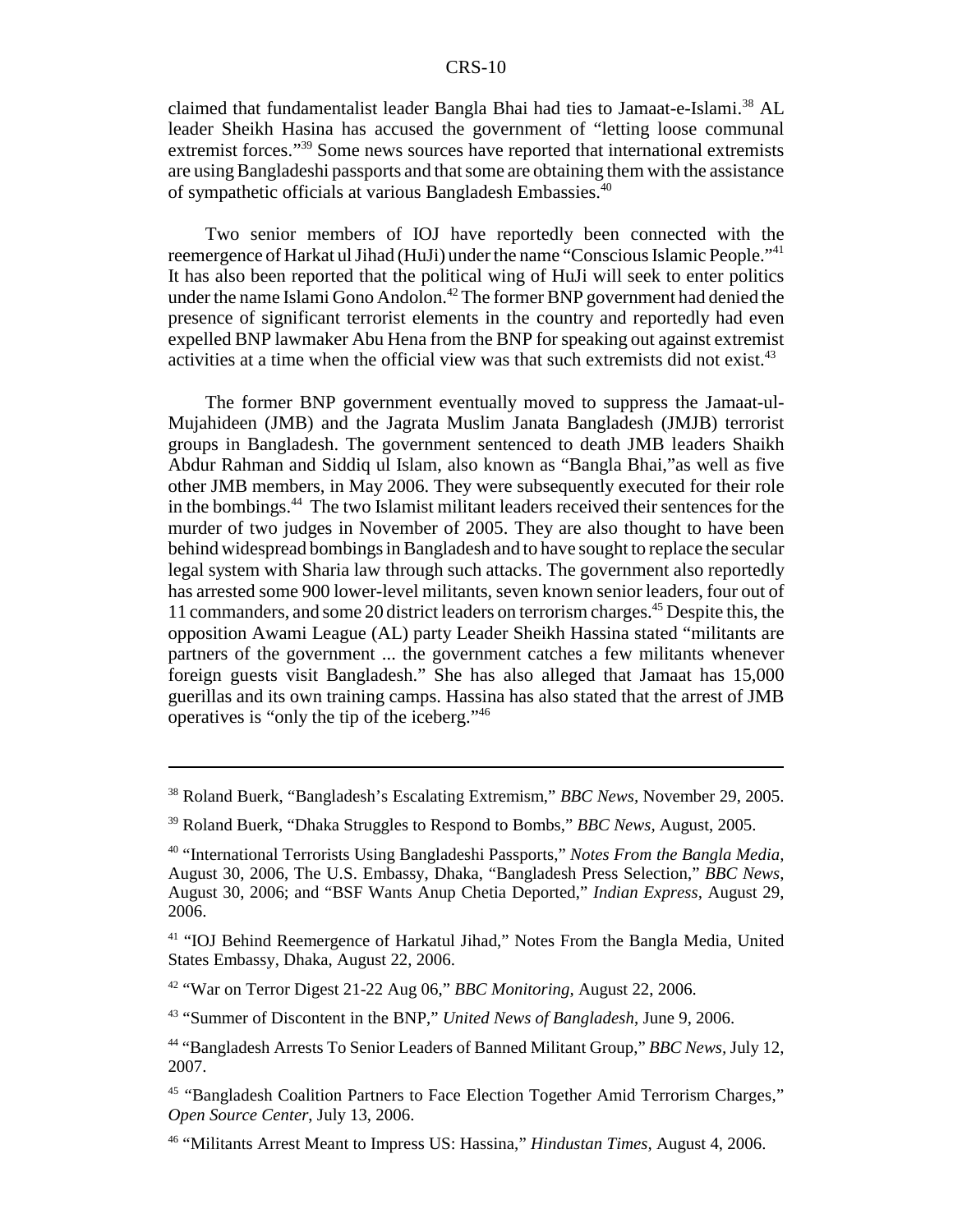It appears that the government shifted its position on the necessity of acknowledging and addressing Islamist militants in August of 2005. In response, JMB leader Rahman reportedly has stated, "masks will fall and you [implying the authorities] will be exposed." Such an allegation is consistent with allegations by the AL opposition, which has accused the government, or more likely elements within the government, of allowing Islamist militancy to rise in Bangladesh.<sup>47</sup>

Selig Harrison, a prominent South Asian Analyst, noted in early August 2006 that "a growing Islamic fundamentalist movement linked to al-Qaeda and Pakistani intelligence agencies is steadily converting the strategically located nation of Bangladesh into a new regional hub for terrorist operations that reach into India and Southeast Asia." Harrison points out that former Prime Minister Khaleda Zia's Bangladesh National Party's coalition alliance with the Jamaat-e-Islami Party of Bangladesh led to a "Faustian bargain" that brought Jamaat officials into the government. These officials, he argued, in turn have allowed Taliban-styled squads to operate with increasing impunity. Jamaat's entry into the former BNP government also reportedly led to fundamentalist control over large parts of the Bangladesh economy, Islamist Madrassa schools that act as fronts for terrorist activity, fundamentalist inroads into the armed forces, and rigging (by manipulating voter lists) of the elections that were originally scheduled for January 2007.<sup>48</sup>

The State Department continues to view the government of Bangladesh as working to thwart terrorist activities. In responding to a question from an Indian journalist who asserted that Bangladesh "is not only aiding and abetting the separatist Indian guerilla forces, but is also ... supporting and helping the Islamic forces to fight against India," Assistant Secretary of State for South and Central Asian Affairs Richard Boucher stated the following:

We see that Bangladesh is a very populated country with a developing security service, a developing ability to fight terrorism, with some successes already that they can show in terms of arresting the leaders of the major terrorist group that has been operating in Bangladesh, but with a lot of work left to do, in terms of getting the whole network and getting, stopping other people who might be operating there.<sup>49</sup>

He also stated that the U.S. government was following the situation in Bangladesh "closely."50

<sup>47 &</sup>quot;Bangladesh Blast Masterminds Sentenced to Death," *Agence France Presse,* May 29, 2006.

<sup>48</sup> Selig Harrison, "A New Hub for Terrorism? In Bangladesh, An Islamic Movement with Al-Qaeda Ties is on the Rise," *The Washington Post,* August 2, 2006.

<sup>49 &</sup>quot;Richard Boucher Holds a News Conference in Calcutta, India," *CQ Transcripts,* August 4, 2006.

<sup>50 &</sup>quot;U.S. Wants Pakistan to Move Against Terrorists," *The Hindu*, August 5, 2006.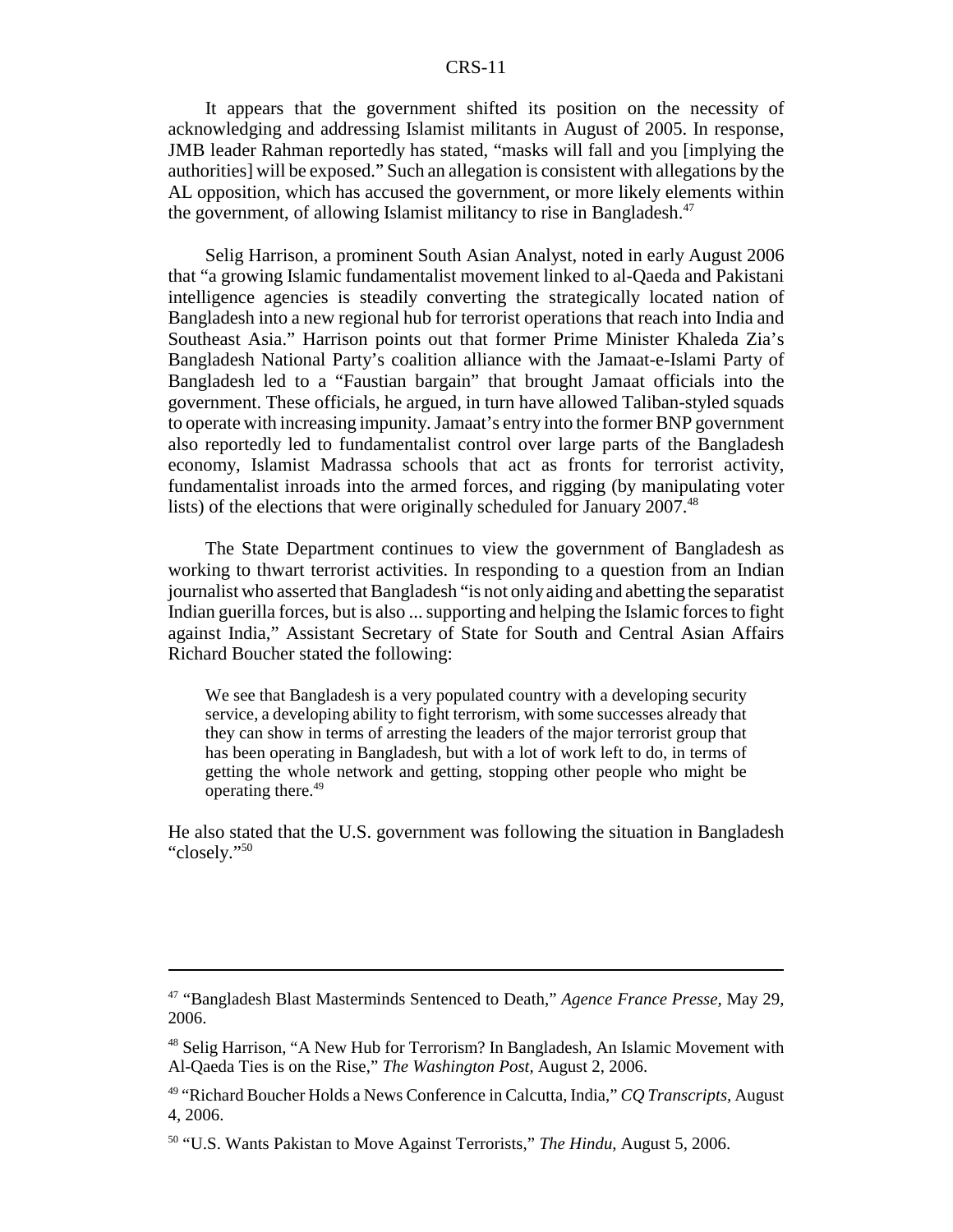#### **Bangladesh's Connection to Bombings in India**

On July 11, 2006, a series of coordinated bomb blasts killed approximately 200 persons while wounding some 500 others on commuter trains in Bombay (Mumbai), India. Indian authorities subsequently arrested several individuals reportedly with ties to terrorist groups in Bangladesh and Nepal who were "directly or indirectly" linked to Pakistan. Indian intelligence officials have portrayed the bombers as being backed by Pakistan-supported terrorist groups. Pakistan has denied these allegations.<sup>51</sup> Allegations had been made that the explosives had come from Bangladesh. In response, Bangladesh authorities stated that the Jamaat ul-Mujahideen (JMB) attacks in Bangladesh on August 17, 2005, which killed 30 in a series of nationwide blasts, were of Indian origin.<sup>52</sup> Six of the eight arrested in India in connection with the bombings are thought to have received training from Lashkar-e-Toiba at terrorist camps in Pakistan. Lashkar is a Pakistan-based militant terrorist group.

While most of the focus in India has been on Pakistan, Bharatiya Janata Party (BJP) President Rajnath Singh has called on the Indian government to pressure Bangladesh to dismantle terrorist training centers in Bangladesh. The BJP is the leading opposition party in India. Singh also stated that Bangladesh had become "a centre of Islamic fundamentalist forces."53 The anti-terrorism squad investigating the Bombay blasts also interrogated a number of individuals in a village in Tripura, India, that borders Bangladesh.54 A bombing in Varanasi, India, in March 2006 also reportedly had links to HuJi in Bangladesh.55

## **Economics, Trade, and Development**

Bangladesh is one of the poorest and most densely populated countries in the world. The annual per capita income is about \$2,300 in purchasing power parity. The agricultural sector employs approximately 63% of the workforce and accounts for 19.9% of GDP while industry employs 11% and contributes 20.6% of GDP.<sup>56</sup> Services account for 26% of the labor force and 59.5% of GDP. The major crop is rice, in which Bangladesh is nearly self-sufficient. Industry is centered mainly on cotton textiles, jute manufacturing, and food processing. Ready-made garments and knitwear are important exports for Bangladesh. Foreign exchange earnings from

<sup>51 &</sup>quot;Three Arrested Over Mumbai Bombs Linked to Pakistan," *Financial Times,* August 6, 2006.

<sup>52</sup> Waliur Rahman, "Dhaka Dismisses Mumbai Bomb Claim," *BBC News,* July 15, 2006.

<sup>53 &</sup>quot;Uproot Terror Camps From Bangla: BJP," *Hindustan Times,* July 19, 2006.

<sup>54 &</sup>quot;Mumbai Police Interrogates Terror Suspects in Tripura," *Hindustan Times,* July 19, 2006.

<sup>55 &</sup>quot;Bangla Immigrants the Threat Within," *Times of India,* July 14, 2006.

<sup>56 &</sup>quot;Bangladesh," CIA World Factbook, August 2006.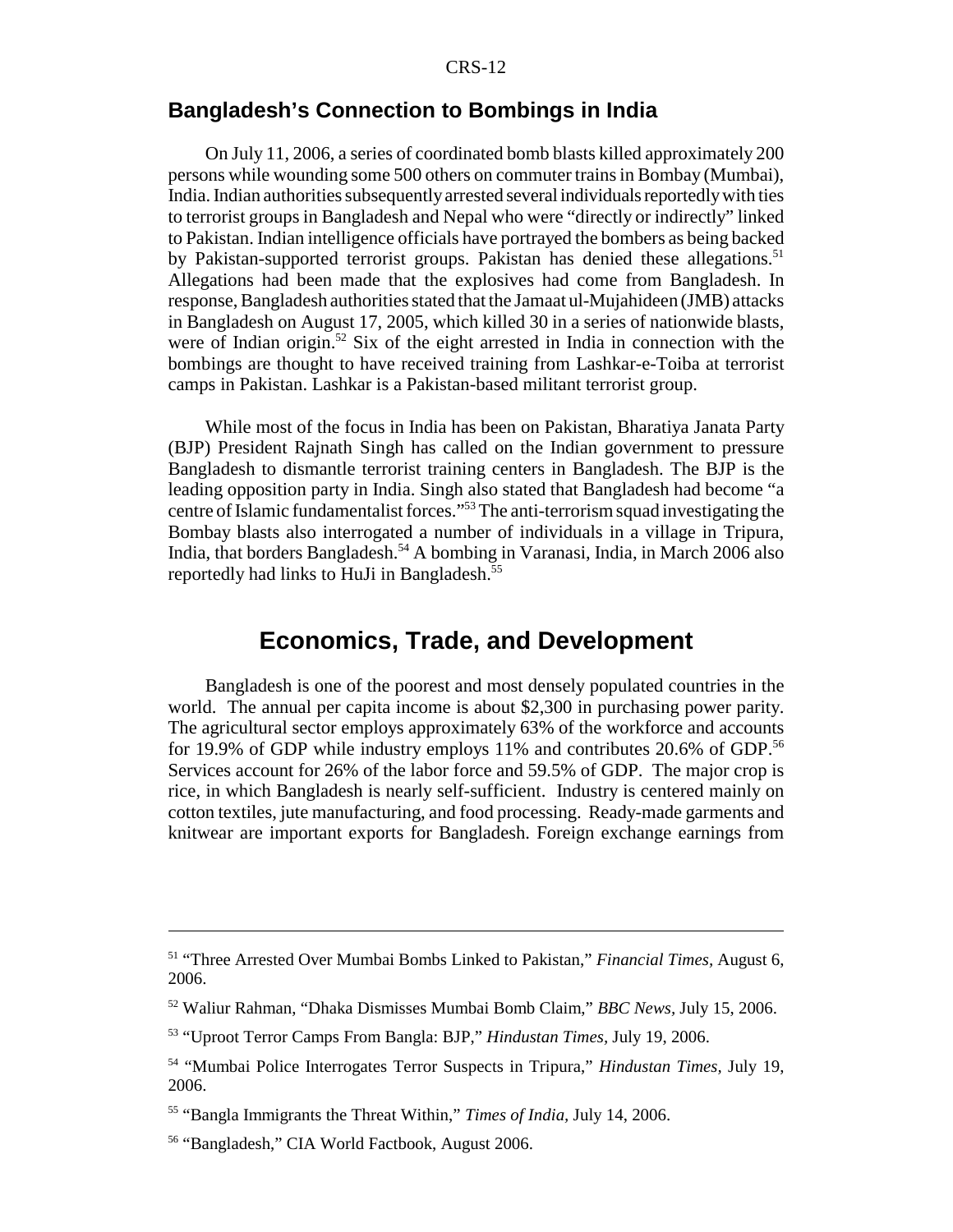remittances by Bangladeshis working abroad is another key source of wealth for Bangladesh.<sup>57</sup>

Though Bangladesh is one of the world's poorest countries, its economy has made some progress in recent years. The Bangladeshi economy had, like that of its South Asian neighbors, suffered from years of stagnation under public sector dominance and bureaucratic inefficiency. In 1991, however, Zia's BNP government embarked on an economic reform program aimed at promoting budget discipline and export-led growth. Significant progress was made in reducing the budget deficit, increasing foreign reserves, and attracting new foreign investment. Sheik Hasina's AL government (1996-2001) continued to pursue economic reforms, making some headway in improving the investment climate. However, bureaucratic delays and labor union resistance have hindered implementation of many reforms, including major privatization efforts. Moreover, crippling strikes led by both major political parties when out of power have resulted in a loss of foreign investor confidence. The Bangladeshi economy has been described as "mostly unfree,"as a result of high levels of trade protectionism and regulation, and an extensive black market economy.58 Bangladesh has been a pioneer in the field of micro enterprise lending programs.

Former Prime Minister Zia called for "faster and deeper economic integration" for the member states of the South Asian Association of Regional Cooperation (SAARC).59 SAARC considered a Free Trade Agreement for member states at a meeting held in Dhaka. The United States was recently given observer status at SAARC. SAARC granted such status to China and Japan in 2005.<sup>60</sup>

#### **Environmental Issues**

Frequent and disastrous floods take a heavy toll on lives, homes, crops, and livestock in Bangladesh. In 1998, Bangladesh suffered its worst flooding of the  $20<sup>th</sup>$ century. Lasting three months and covering two-thirds of the country, the floods left more than 1,000 dead and 25 million homeless or marooned. The increase of flood devastation in recent years is related to growing population pressure and deforestation in upstream areas of Bangladesh and neighboring India and Nepal. There are reports that Bangladesh has recently improved its disaster management. Another key environmental issue for Bangladesh has been the sharing with India of Ganges (called Padma in Bangladesh) River waters. In the early 1990s, Bangladesh claimed that diversion of the river water to India had increased salinity and

<sup>57</sup> Economic statistics from Global Insight, "Bangladesh: Executive Summary," April 14, 2003; and Economist Intelligence Unit, "Country Outlook: Bangladesh," April 2003.

<sup>58 &</sup>quot;World Bank VP Arrives for Talks on Bangladesh Reforms," Agence France-Presse, October 16, 2002; Transparency International, *Corruption Perceptions Index 2002*, August 2002, Heritage Foundation 2003 Index of Economic Freedom, November, 2002.

<sup>59</sup> SAARC members include India, Pakistan, Bangladesh, Sri Lanka, Nepal, Bhutan, and The Maldives.

<sup>60</sup> Parveen Ahmed, "South Asian Foreign Ministers Meet in Bangladesh to Discuss Security, Trade," *Associated Press*, August 1, 2006.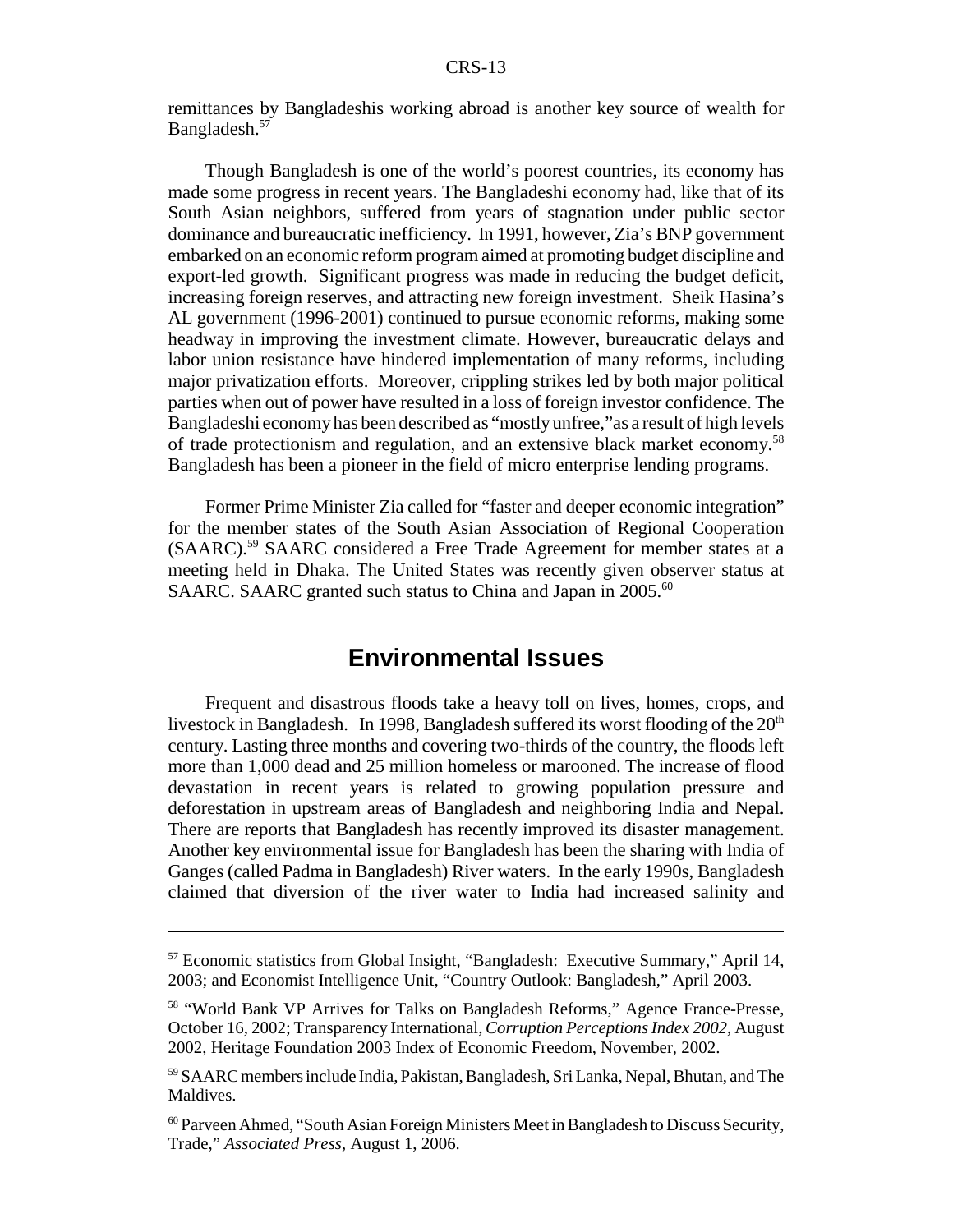desertification of downstream soils and contributed to increased flooding in Bangladesh. In 1996, Bangladesh and India signed a 30-year agreement that settled the issue by giving Bangladesh a share of the river waters for the first time since 1988, when a previous agreement expired. Nonetheless, major water management issues — including hydroelectric power, deforestation, and water storage — remain to be addressed on a region-wide basis. A serious environmental problem that has arisen in recent years is the dangerous levels of naturally occurring arsenic found in drinking water being supplied to millions of Bangladeshis through a vast system of tubewells that tap the arsenic-contaminated ground water. $61$ 

# **Human Rights and Religious Freedom**

According to the Department of State's *Country Reports on Human Rights Practices*, the Bangladesh "government's human rights record remained poor, and the government continued to commit numerous serious abuses."

... extrajudicial killings, arbitrary arrest and detention, and politically motivated violence were among the most egregious violations. Security forces acted with impunity, and committed acts of physical and psychological torture. In addition violence against journalists continued, as did infringement on religious freedoms. Government corruption remained a significant problem. Violence against women and children also was a major problem, as was trafficking in persons. 62

Human Rights Watch found in 2006 that the BNP government had "aligned itself with extremist groups that foment violence against the minority Ahmadiyya community." Ahmadiyyas are a self identified Islamic community that differs with mainstream Islam on whether the prophet Mohammad is the final prophet. BNP government coalition partners JI and the IOJ do not recognize Ahmadiayys as Muslims "and have been involved in fomenting religious violence against them and other religious minorities."63 The government has also been accused of failing to prosecute attacks against journalists by supporters of the BNP.

Bangladesh's elite anti-crime and anti-terrorist RAB is thought to be responsible for killing at least 350 people in custody and for the torture of hundreds of others.<sup>64</sup>

<sup>&</sup>lt;sup>61</sup> "Contamination of Drinking-Water by Arsenic in Bangladesh: A Public Health Emergency," World Health Organization, available at [http://www.who.org]; "Minister: NGOs Exaggerate Threat of Arsenic Contaminated Water in Bangladesh," Associated Press Newswire, September 12, 2002; "Arsenic May Be Tainting Bangladeshi Crops — Study," Reuters News, December 4, 2002; Khabir Ahmad, "Report Highlights Widespread Arsenic Contamination in Bangladesh," *Lancet* (London), July 14, 2001.

 $62$  "Bangladesh: Country Reports on Human Rights Practices - 2006," Released by the Bureau of Democracy, Human Rights, and Labor," U.S. Department of State, March 6, 2007.

<sup>63</sup> Human Rights watch, "Bangladesh: Government Fails to Act Against Religious Violence," June 16, 2005.

<sup>64</sup> Human Rights Watch, *Judge, Jury and Executioner: Torture and Extrajudicial Killings* (continued...)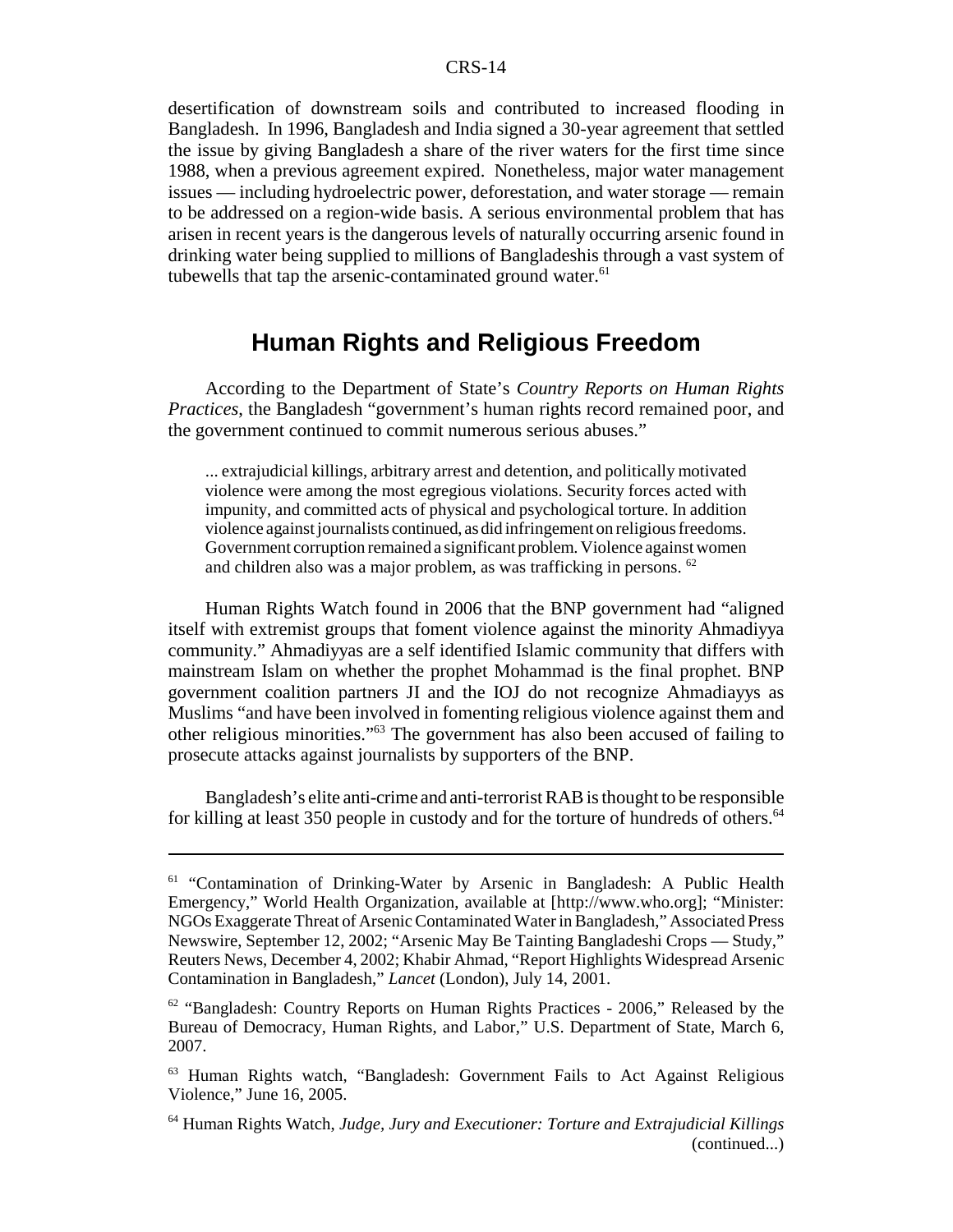The government's failure to punish RAB members for unlawful killings and torture is viewed as indicative of consent for RAB actions. The RAB was created in 2004 and is known to torture by boring holes in suspects with electric drills as well as using electric shock and beatings. The RAB has attributed deaths associated with its operations as the result of crossfire.<sup>65</sup>

The case of Bangladesh Weekly Blitz editor Salah Uddin Shoaib Choudhury highlights how the rise of Islamist tendencies have undermined Bangladesh's image as a tolerant Muslim state. The BNP government brought charges against Choudhury stating that

By praising the Jews and the Christians, by attempting to travel to Israel and by predicting the so-called rise of Islamist militancy in the country and expressing such thoughts in writing inside the country and abroad, you have tried to damage the image and relations of Bangladesh with the outside world. For which, charges ... are brought against you.

After 17 months in prison Choudhury was released, though his offices were bombed and the government continues to press the charges against him. Choudhury could be hanged if convicted. The media has reported that the efforts of U.S. Representatives Mark Kirk played a role in Choudhury's release. Kirk was joined by 18 cosponsors when he introduced legislation calling for the charges against Choudhury to be  $\alpha$ dropped.<sup>66</sup>

# **Foreign Relations**

Relations between New Delhi and Dhaka have been strained in recent years as Indian officials have accused Bangladesh of harboring both agents of Pakistan's intelligence service and separatist militants fighting the New Delhi government in India's northeastern states, such as the All Tripura Tiger Force.<sup>67</sup> Dhaka has denied the accusations as "totally baseless and irresponsible." Acrimony over migration issues led to periodic and lethal exchanges of gunfire between the border security forces of Bangladesh and India.<sup>68</sup> Bangladesh reportedly refused a request by India to have transit rights across Bangladesh to link with its northeastern states. With the exception of a small corridor, Bangladesh separates India from its northeastern states.

 $64$  (...continued)

*by Bangladesh's Elite Security Force,* [http://www.hrw.org]

<sup>65 &</sup>quot;Bangladesh: Elite Force Torture, Kills Detainees," December 14, 2006 [http://www.hrw.org]

<sup>66 &</sup>quot;I Am Not Guilty," *The Wall Street Journal Asia,* November 16, 2006.

<sup>67</sup> Subir Bhaumik, "Arms Arrests Linked to Indian Rebels," *BBC News*, July 3, 2003.

<sup>&</sup>lt;sup>68</sup> "Friendly Neighbor, Unfriendly Acts," *Hindu* (Madras), November 23, 2002; "India is Causing Trouble for Bangladesh," *International Herald Tribune*, January 22, 2003; "India's Remarks on Bangladesh Aiding Terrorists Rejected," *Xinhua News Agency*, November 8, 2002.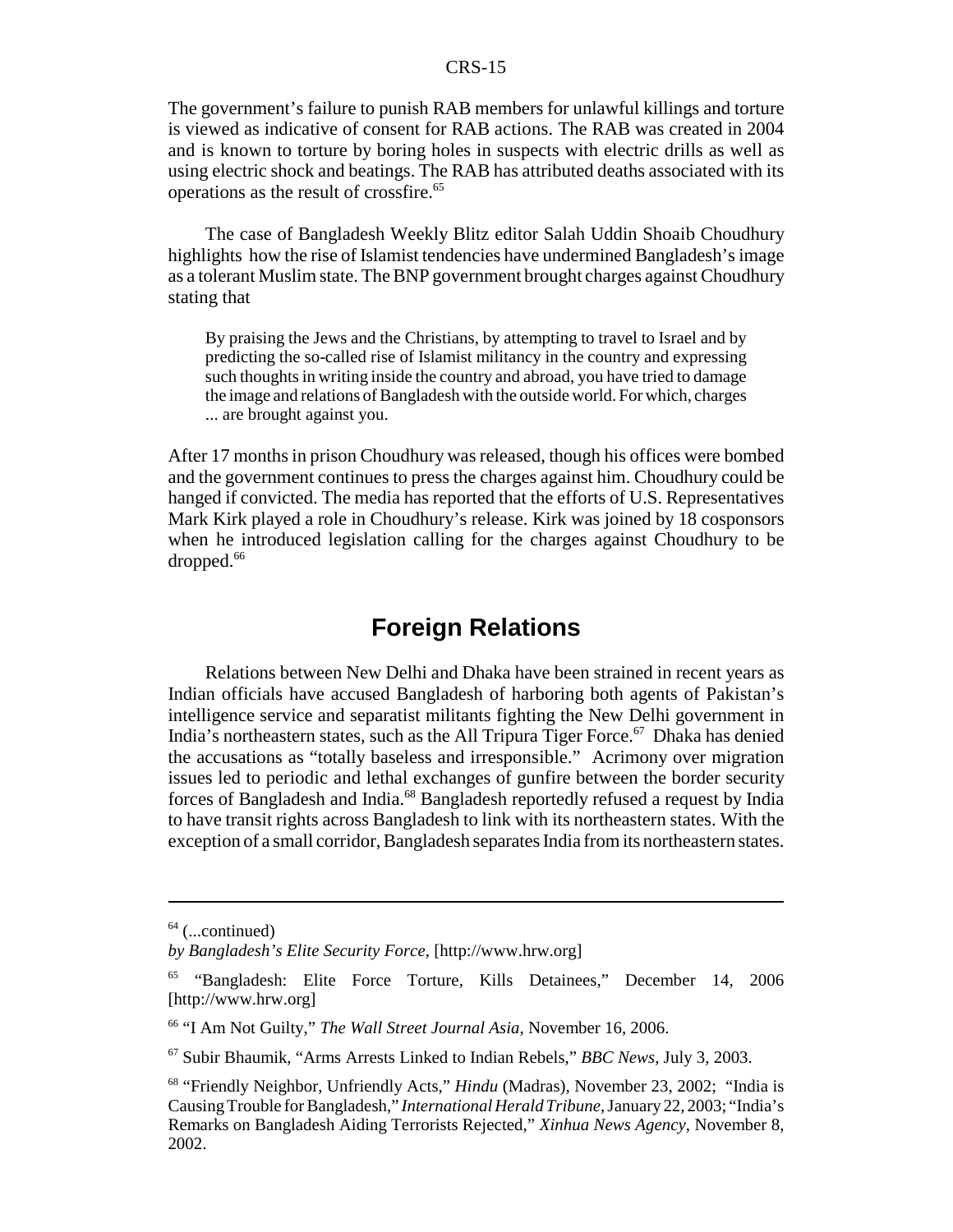Border incidents, including exchanges of small arms fire between Indian Border Security Force and Bangladesh Rifles soldiers, continue to be an irritant in India-Bangladesh relations. India is building a fence along the 4,000 kilometer border with Bangladesh to stem the flow of illegal immigrants. India has also demanded that Bangladesh suppress separatist militants that cross the border. India has alleged that there are some 172 insurgent bases in Bangladesh. Bangladesh has denied their existence. $69$ 

Bangladesh is strategically situated between South and Southeast Asia and is located in proximity to both India and China. Bangladesh's natural gas deposits, estimated at between 32 trillion and 80 trillion cubic feet, $\frac{70}{10}$  increase Bangladesh's strategic importance to India and China, which may seek to secure additional energy resources for future economic growth. Arguments in Bangladesh against developing the gas reserves for export have focused on the need to secure a 50-year supply of domestic energy requirements before entering the export market. It has been estimated that Bangladesh's energy needs to 2050 would require 63 trillion cubic feet of gas.71 Bangladesh and China signed a Defense Co-operation Agreement in December 2002<sup>72</sup>

<sup>69</sup> India, Bangladesh Troops Exchange Border Fire," *Comtex News Network*, August 31, 2006 and "India Urges Bangladesh to Dismantle Alleged Rebel Camps," *Dow Jones Newswire,* August 29, 2006.

 $70$  "In a Model for Lending in Developing Nations, Bangladesh Bank Relies on Peer Pressure for Collateral," *New York Times,* November 22, 2001; "Bangladesh: A More Prosperous Future?," Center for Strategic and International Studies South Asia Monitor, October 1, 1998; "World Bank Official Says Bangladesh Should Export Gas," *BBC News*, November 23, 2001.

<sup>71 &</sup>quot;Bangladesh Energy Might Enhance Clout," *Stratfor*, October 22, 2001.

<sup>72 &</sup>quot;Broad Based Defense Deal with China on Agenda," *The Independent*, December 23, 2002.